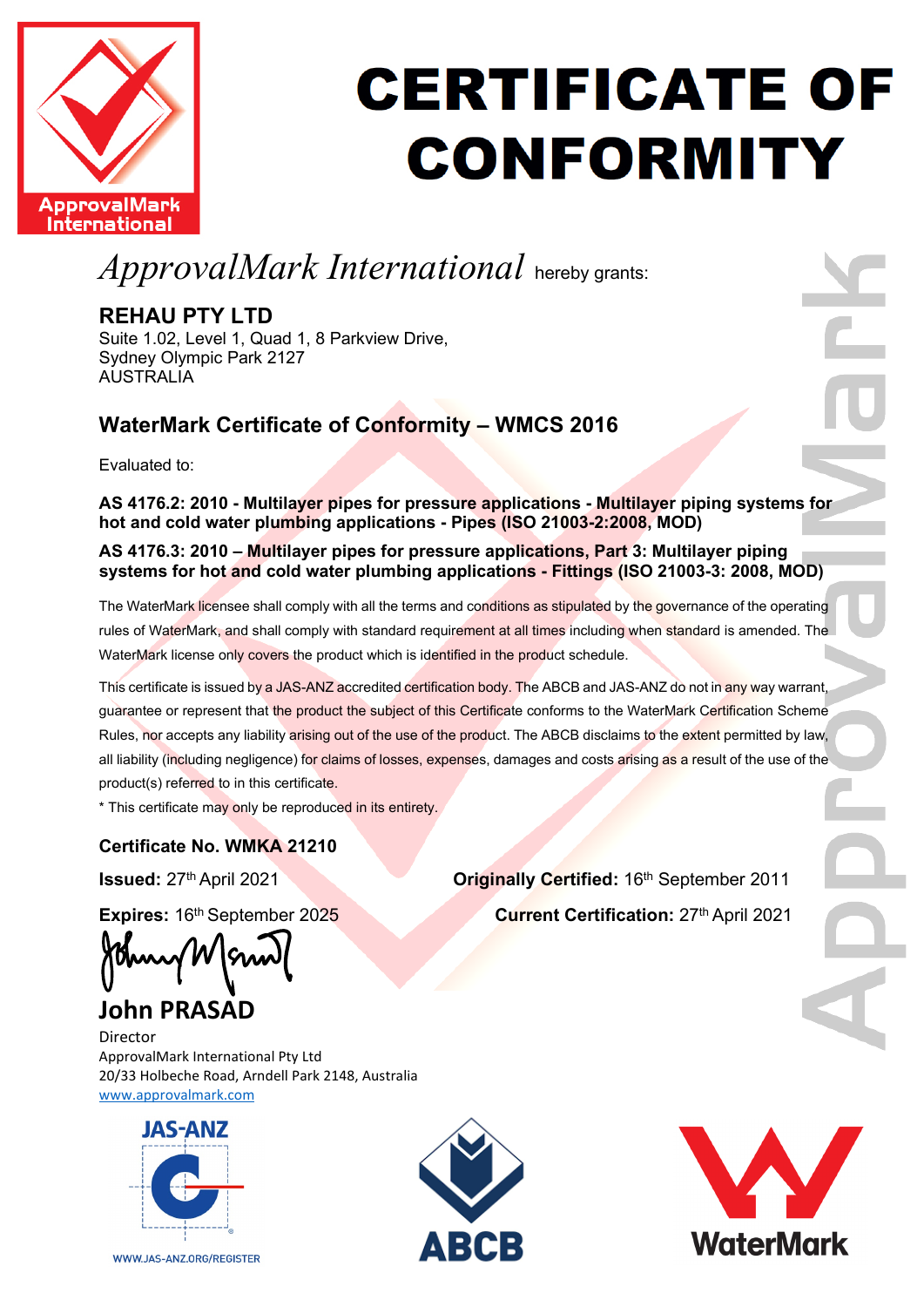

#### **REHAU PTY LTD**

Suite 1.02, Level 1, Quad 1, 8 Parkview Drive, Sydney Olympic Park 2127 AUSTRALIA

#### **WaterMark Certificate of Conformity – WMCS 2016**

Evaluated to:

**AS 4176.2: 2010 - Multilayer pipes for pressure applications - Multilayer piping systems for hot and cold water plumbing applications - Pipes (ISO 21003-2:2008, MOD)**

**AS 4176.3: 2010 – Multilayer pipes for pressure applications, Part 3: Multilayer piping systems for hot and cold water plumbing applications - Fittings (ISO 21003-3: 2008, MOD)**

| Model Id | <b>Model Name</b>      | <b>Brand</b><br>Name | <b>Product Description</b>                              | <b>Endorsement Date</b> |
|----------|------------------------|----------------------|---------------------------------------------------------|-------------------------|
| 118003   | <b>RAUTITAN ONE</b>    | REHAU                | No.19 BP Elbow 20-G3/4" ext. 200mm MI<br>RAUTITAN MX +G | 6th May 2016            |
| 130101   | <b>RAUTITAN STABIL</b> | <b>REHAU</b>         | PEX-a/Al/PE Multilayer pipe 32 x 4.7mm (DN<br>32)       | <b>6th May 2016</b>     |
| 130111   | <b>RAUTITAN STABIL</b> | <b>REHAU</b>         | PEX-a/Al/PE Multilayer pipe 40 x 6.0mm (DN<br>40)       | 6th May 2016            |
| 130121   | <b>RAUTITAN STABIL</b> | <b>REHAU</b>         | PEX-a/Al/PE Multilayer pipe 16.2 x 2.6mm<br>(DN 15)     | 6th May 2016            |
| 130131   | <b>RAUTITAN STABIL</b> | <b>REHAU</b>         | PEX-a/Al/PE Multilayer pipe 20 x 2.9mm (DN<br>20)       | 6th May 2016            |
| 130141   | <b>RAUTITAN STABIL</b> | <b>REHAU</b>         | PEX-a/Al/PE Multilayer pipe 25 x 3.7mm (DN<br>25)       | 6th May 2016            |
| 137003   | <b>RAUTITAN MX</b>     | <b>REHAU</b>         | <b>Connecting Barb 32mm</b>                             | <b>6th May 2016</b>     |
| 137007   | <b>RAUTITAN MX</b>     | <b>REHAU</b>         | <b>Connecting Barb 25mm</b>                             | 6th May 2016            |
| 137064   | <b>RAUTITAN MX</b>     | REHAU                | No.27 T-Piece 40-32-32                                  | 6th May 2016            |
| 137073   | <b>RAUTITAN MX</b>     | REHAU                | No.24 T-Piece 40-40-40                                  | 6th May 2016            |
| 137074   | <b>RAUTITAN MX</b>     | <b>REHAU</b>         | No.25 T-Piece 63-40-63                                  | 6th May 2016            |
| 137083   | <b>RAUTITAN MX</b>     | <b>REHAU</b>         | No. 15 BP Elbow FI (square plate)                       | 6th May 2016            |
| 137084   | <b>RAUTITAN MX</b>     | <b>REHAU</b>         | No.25 T-Piece 63-50-63                                  | 6th May 2016            |
| 137089   | <b>RAUTITAN MX</b>     | <b>REHAU</b>         | No.25 T-Piece 50-40-50                                  | 6th May 2016            |
| 137094   | <b>RAUTITAN MX</b>     | REHAU                | No.12 Elbow 45 Degree 50mm                              | 6th May 2016            |
| 137104   | <b>RAUTITAN MX</b>     | REHAU                | No.12 Elbow 45 Degree 63mm                              | 6th May 2016            |
| 137124   | <b>RAUTITAN MX</b>     | REHAU                | No. 14 Elbow 16mm x 3/4" Fl                             | 6th May 2016            |
| 137134   | <b>RAUTITAN MX</b>     | <b>REHAU</b>         | No.14 Elbow 20mm x 3/4" FI                              | 6th May 2016            |
| 137135   | <b>RAUTITAN MX</b>     | REHAU                | No.30 T-Piece 40-1.1/4-40                               | 6th May 2016            |
| 137144   | <b>RAUTITAN MX</b>     | REHAU                | No.62 TapConnSt 16x3/4"FI Gask                          | 6th May 2016            |
| 137145   | <b>RAUTITAN MX</b>     | REHAU                | No.30 T-Piece 40-1.1/4FI-32                             | 6th May 2016            |
| 137154   | <b>RAUTITAN MX</b>     | <b>REHAU</b>         | No.62 TapConnSt 32x1.1/2" Gasket                        | 6th May 2016            |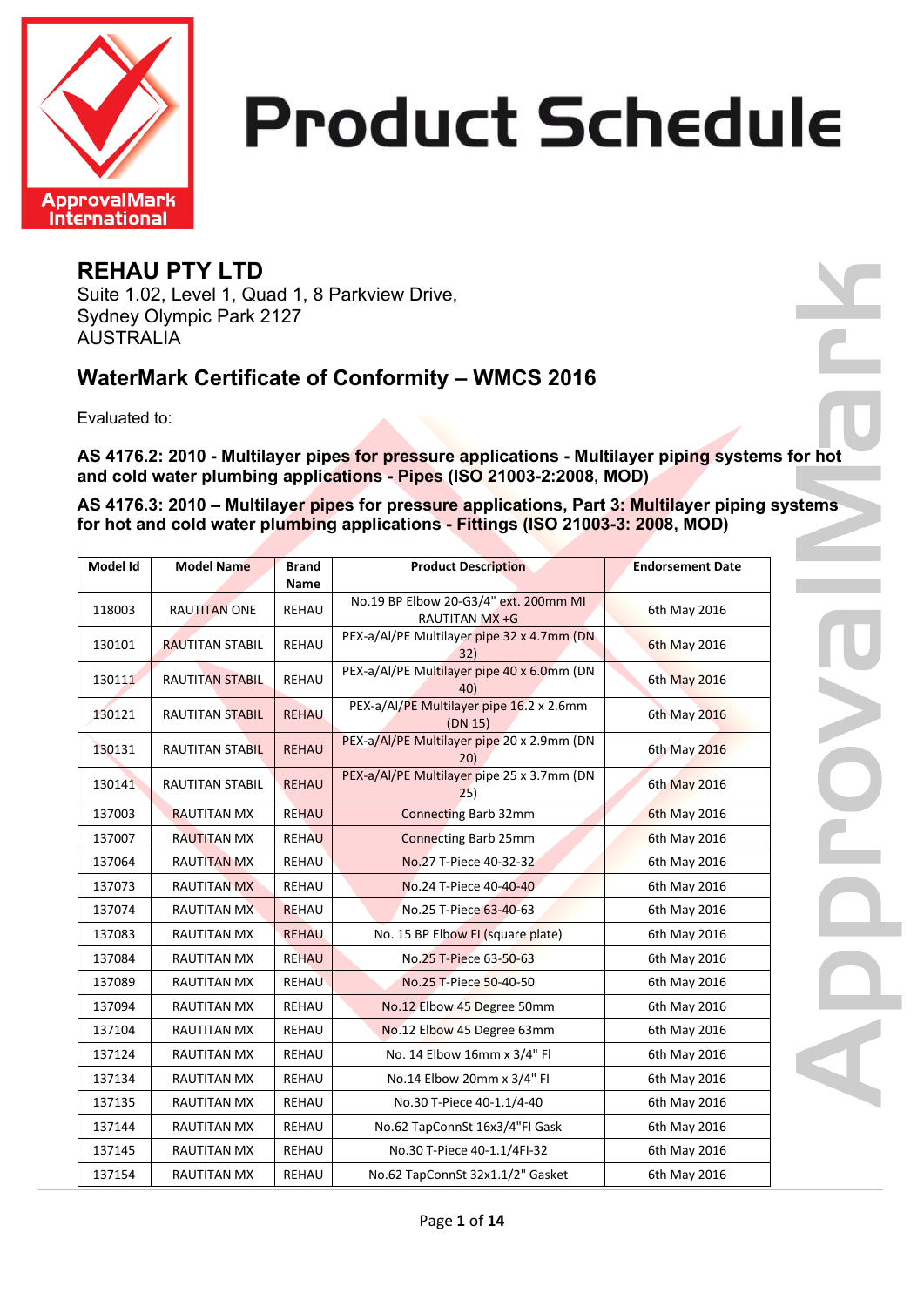

| Model Id | <b>Model Name</b>  | <b>Brand</b><br>Name | <b>Product Description</b>             | <b>Endorsement Date</b> |
|----------|--------------------|----------------------|----------------------------------------|-------------------------|
| 137155   | <b>RAUTITAN MX</b> | REHAU                | No.24 T-Piece 50-50-50                 | 6th May 2016            |
| 137156   | RAUTITAN MX        | REHAU                | No.25 T-Piece 32-16-32                 | 6th May 2016            |
| 137164   | RAUTITAN MX        | REHAU                | No.62 TapConnSt 40x2"FI Gasket         | 6th May 2016            |
| 137165   | RAUTITAN MX        | REHAU                | No.24 T-Piece 63-63-63                 | 6th May 2016            |
| 137166   | RAUTITAN MX        | REHAU                | Compression Sleeve 32mm                | 6th May 2016            |
| 137175   | <b>RAUTITAN MX</b> | REHAU                | No.25 T-Piece 63-32-63                 | 6th May 2016            |
| 137185   | RAUTITAN MX        | REHAU                | No.27 T-Piece 32-20-25                 | 6th May 2016            |
| 137195   | <b>RAUTITAN MX</b> | <b>REHAU</b>         | No.27 T-Piece UNEQUAL 50-32-40         | 6th May 2016            |
| 137205   | <b>RAUTITAN MX</b> | <b>REHAU</b>         | No.27 T-Piece UNEQUAL 63-32-50         | 6th May 2016            |
| 137265   | RAUTITAN MX        | <b>REHAU</b>         | No.62 TapConnSt 40x1.1/2"Gaskt         | <b>6th May 2016</b>     |
| 137275   | <b>RAUTITAN MX</b> | <b>REHAU</b>         | No.62 TapConnSt 50x1.3/4"FI Gasket     | 6th May 2016            |
| 137285   | <b>RAUTITAN MX</b> | REHAU                | No.62 TapConnSt 63x2.3/8"FI Gasket     | 6th May 2016            |
| 137295   | RAUTITAN MX        | REHAU                | No.14 Elbow 16mm x 1/2" FI             | 6th May 2016            |
| 137296   | <b>RAUTITAN MX</b> | REHAU                | <b>Compression Sleeve 40mm</b>         | 6th May 2016            |
| 137305   | <b>RAUTITAN MX</b> | REHAU                | No.14 Elbow 20mm x 1/2" FI             | <b>6th May 2016</b>     |
| 137393   | <b>RAUTITAN MX</b> | REHAU                | No.01R Reduce Coupling 40-32mm         | 6th May 2016            |
| 137413   | <b>RAUTITAN MX</b> | REHAU                | No.12 Elbow 32mm                       | 6th May 2016            |
| 137423   | <b>RAUTITAN MX</b> | <b>REHAU</b>         | No.13 Elbow 32 - 3/4"MI                | 6th May 2016            |
| 137433   | <b>RAUTITAN MX</b> | <b>REHAU</b>         | No.13 Elbow 32-1"MI                    | 6th May 2016            |
| 137582   | <b>RAUTITAN MX</b> | <b>REHAU</b>         | <b>No.1R Reducing Coupling</b>         | 6th May 2016            |
| 137592   | RAUTITAN MX        | REHAU                | No.25 T-Piece 40-20-40                 | 6th May 2016            |
| 137793   | <b>RAUTITAN MX</b> | <b>REHAU</b>         | No.61 Stopper 16mm                     | <b>6th May 2016</b>     |
| 137843   | <b>RAUTITAN MX</b> | <b>REHAU</b>         | No.01R Reduce Coupling 50-40mm         | 6th May 2016            |
| 137853   | <b>RAUTITAN MX</b> | REHAU                | No.01R Reduce Coupling 63-50mm         | 6th May 2016            |
| 137863   | <b>RAUTITAN MX</b> | REHAU                | No.01R Reduce Coupling 50-32mm         | 6th May 2016            |
| 137873   | <b>RAUTITAN MX</b> | <b>REHAU</b>         | No.12 Elbow 90 Degree 63mm             | 6th May 2016            |
| 137955   | <b>RAUTITAN MX</b> | <b>REHAU</b>         | No. 3 straight connector - male thread | 6th May 2016            |
| 137965   | RAUTITAN MX        | <b>REHAU</b>         | No. 3 straight connector - male thread | 6th May 2016            |
| 137975   | RAUTITAN MX        | <b>REHAU</b>         | No. 3 straight connector - male thread | 6th May 2016            |
| 137985   | <b>RAUTITAN MX</b> | REHAU                | No. 3 straight connector - male thread | 6th May 2016            |
| 137995   | <b>RAUTITAN MX</b> | REHAU                | No. 3 straight connector - male thread | 6th May 2016            |
| 138018   | <b>RAUTITAN MX</b> | REHAU                | No.1R Reducing Coupling                | 6th May 2016            |
| 138019   | <b>RAUTITAN MX</b> | REHAU                | No.1R Reducing Coupling                | 6th May 2016            |
| 138253   | RAUTITAN MX        | REHAU                | No.02 Straight Conn 20x3/4" FI         | 6th May 2016            |
| 138841   | <b>RAUTITAN MX</b> | REHAU                | No.30BP T-Piece 16-1/2"FI-16mm         | 6th May 2016            |
| 138851   | <b>RAUTITAN MX</b> | REHAU                | No.30BP T-Piece 20-1/2"FI-20mm         | 6th May 2016            |
| 138941   | RAUTITAN MX        | REHAU                | No.24 T-Piece 32-32-32                 | 6th May 2016            |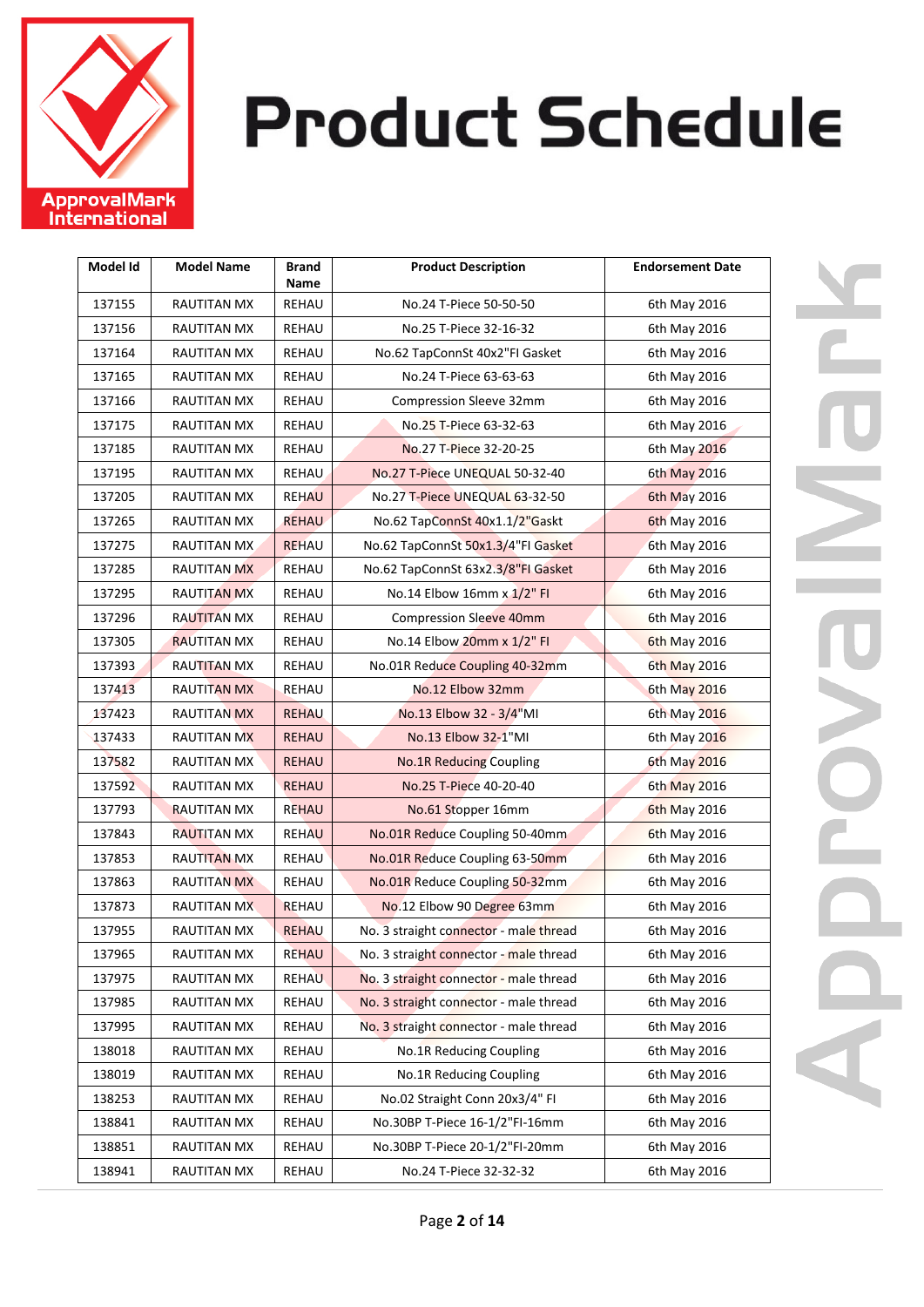

| Model Id | <b>Model Name</b>  | <b>Brand</b><br>Name | <b>Product Description</b>     | <b>Endorsement Date</b> |
|----------|--------------------|----------------------|--------------------------------|-------------------------|
| 138951   | <b>RAUTITAN MX</b> | REHAU                | No.25 T-Piece 32-25-32         | 6th May 2016            |
| 138961   | <b>RAUTITAN MX</b> | REHAU                | No.27 T-Piece 32-25-25         | 6th May 2016            |
| 138971   | RAUTITAN MX        | REHAU                | No.28 T-Piece 25-32-25         | 6th May 2016            |
| 138981   | RAUTITAN MX        | REHAU                | No.30 T-Piece 32-1"FI-32       | 6th May 2016            |
| 138991   | <b>RAUTITAN MX</b> | REHAU                | No.30 T-Piece 32-3/4"FI-32     | 6th May 2016            |
| 139001   | RAUTITAN MX        | REHAU                | No.30 T-Piece 32x1"Flx32       | 6th May 2016            |
| 139011   | RAUTITAN MX        | REHAU                | No.30 T-Piece 32-3/4"FI-25     | 6th May 2016            |
| 139051   | RAUTITAN MX        | <b>REHAU</b>         | No.03 Straight Conn 32mmx1"MI  | 6th May 2016            |
| 139061   | <b>RAUTITAN MX</b> | <b>REHAU</b>         | No.01 Straight Coupling 32mm   | 6th May 2016            |
| 139071   | RAUTITAN MX        | <b>REHAU</b>         | No.01R Reduce Coupling 32-25mm | 6th May 2016            |
| 139081   | <b>RAUTITAN MX</b> | <b>REHAU</b>         | No.03 Straight Conn 32x3/4" MI | 6th May 2016            |
| 139091   | RAUTITAN MX        | REHAU                | No.02 Str Conn 32-1"FI         | 6th May 2016            |
| 139101   | <b>RAUTITAN MX</b> | REHAU                | No.02 Str Conn 32-3/4"FI       | 6th May 2016            |
| 139181   | <b>RAUTITAN MX</b> | REHAU                | No.03 Str Conn 25 x 1/2" MI    | 6th May 2016            |
| 139281   | <b>RAUTITAN MX</b> | REHAU                | No.02 Str Conn 25x1/2" FI      | 6th May 2016            |
| 139461   | <b>RAUTITAN MX</b> | REHAU                | No.12 Elbow 16mm               | 6th May 2016            |
| 139471   | <b>RAUTITAN MX</b> | REHAU                | No.12 Elbow 20mm               | 6th May 2016            |
| 139481   | RAUTITAN MX        | <b>REHAU</b>         | No.12 Elbow 25mm               | 6th May 2016            |
| 139491   | <b>RAUTITAN MX</b> | <b>REHAU</b>         | No.13 Elbow 16mm x 1/2" MI     | 6th May 2016            |
| 139501   | <b>RAUTITAN MX</b> | <b>REHAU</b>         | No.13 Elbow 20mm x 1/2" MI     | 6th May 2016            |
| 139511   | <b>RAUTITAN MX</b> | REHAU                | No.13 Elbow 25mm x 3/4" MI     | 6th May 2016            |
| 139551   | <b>RAUTITAN MX</b> | <b>REHAU</b>         | No.62 TapConnSt 16x1/2"FI Gask | <b>6th May 2016</b>     |
| 139561   | <b>RAUTITAN MX</b> | <b>REHAU</b>         | No.62 TapConnSt 20x1/2" Gasket | 6th May 2016            |
| 139571   | <b>RAUTITAN MX</b> | REHAU                | No.62 TapConnSt 20x3/4"FI Gask | 6th May 2016            |
| 139691   | <b>RAUTITAN MX</b> | REHAU                | No.03 St Conn 40mm x 1.25"MI   | 6th May 2016            |
| 139701   | <b>RAUTITAN MX</b> | <b>REHAU</b>         | No.03 St Conn 50mm x 1.25"MI   | 6th May 2016            |
| 139711   | <b>RAUTITAN MX</b> | <b>REHAU</b>         | No.03 St Conn 50mm x 1.50"MI   | 6th May 2016            |
| 139721   | RAUTITAN MX        | <b>REHAU</b>         | No.03 St Conn 63mm x 2.00"MI   | 6th May 2016            |
| 139731   | RAUTITAN MX        | <b>REHAU</b>         | No.01 Straight Coupling 40mm   | 6th May 2016            |
| 139741   | <b>RAUTITAN MX</b> | REHAU                | No.01 Straight Coupling 50mm   | 6th May 2016            |
| 139751   | <b>RAUTITAN MX</b> | REHAU                | No.01 Straight Coupling 63mm   | 6th May 2016            |
| 139771   | <b>RAUTITAN MX</b> | REHAU                | Compression Sleeve 50mm        | 6th May 2016            |
| 139772   | <b>RAUTITAN MX</b> | REHAU                | No.25 T-Piece 40-25-40         | 6th May 2016            |
| 139781   | <b>RAUTITAN MX</b> | REHAU                | Compression Sleeve 63mm        | 6th May 2016            |
| 139782   | RAUTITAN MX        | REHAU                | No.25 T-Piece 40-32-40         | 6th May 2016            |
| 139792   | <b>RAUTITAN MX</b> | REHAU                | No.25 T-Piece 50-32-50         | 6th May 2016            |
| 139802   | <b>RAUTITAN MX</b> | REHAU                | No.30 T-Piece 40-1"FI-40       | 6th May 2016            |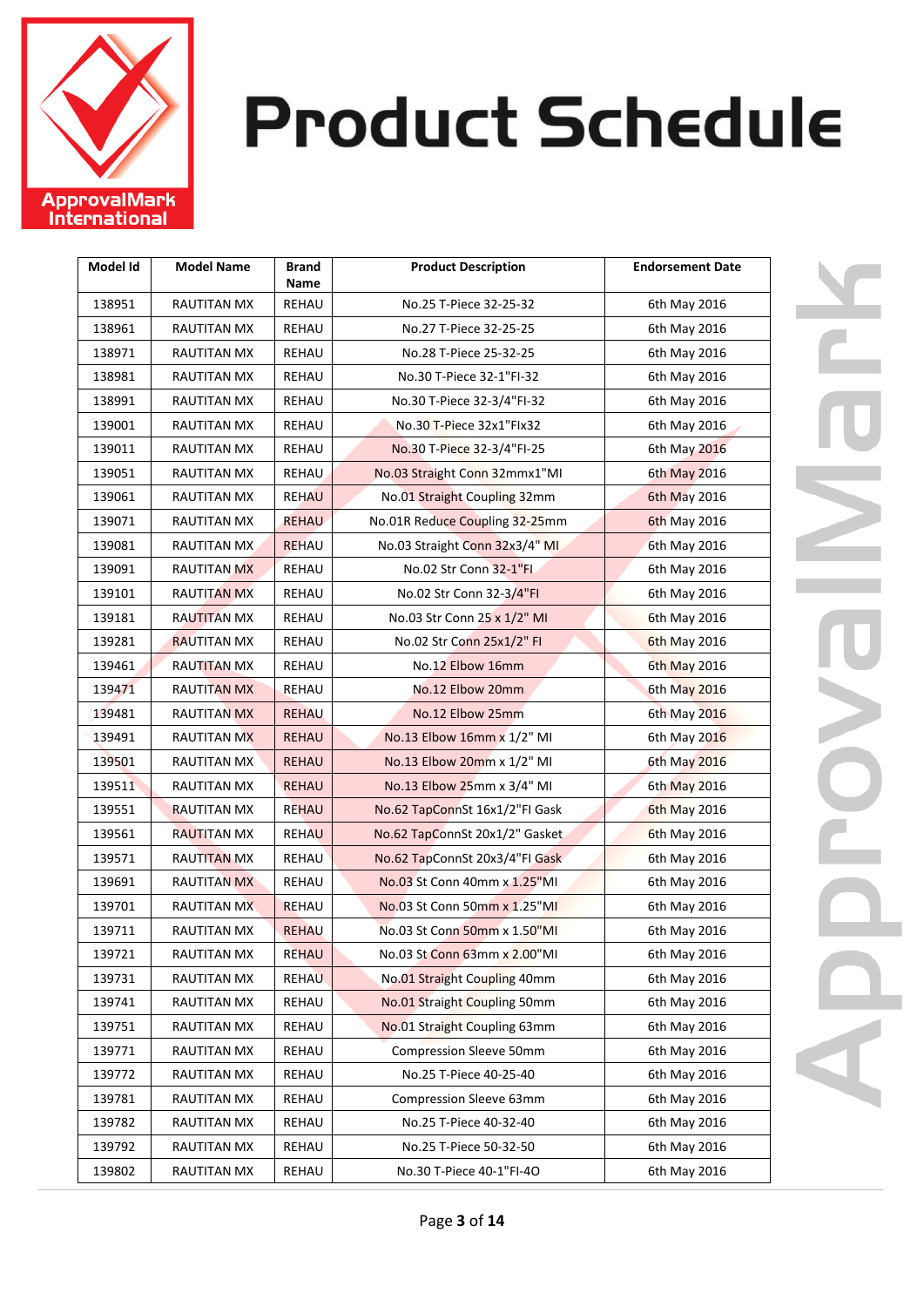

| Model Id | <b>Model Name</b>  | Brand<br>Name | <b>Product Description</b>     | <b>Endorsement Date</b> |
|----------|--------------------|---------------|--------------------------------|-------------------------|
| 139812   | RAUTITAN MX        | REHAU         | No.30 T-Piece 50-1"FI-50       | 6th May 2016            |
| 139822   | RAUTITAN MX        | REHAU         | No.30 T-Piece 50-1.1/4"-50     | 6th May 2016            |
| 139832   | <b>RAUTITAN MX</b> | REHAU         | No.30 T-Piece 63-1"FI-63       | 6th May 2016            |
| 139842   | RAUTITAN MX        | REHAU         | No.30 T-Piece UNEQ 40-1"-32    | 6th May 2016            |
| 139862   | RAUTITAN MX        | REHAU         | No.12 Elbow 45 Degree 40mm     | 6th May 2016            |
| 139872   | RAUTITAN MX        | REHAU         | No.12 Elbow 90 Degree 40mm     | 6th May 2016            |
| 139882   | RAUTITAN MX        | <b>REHAU</b>  | No.12 Elbow 90 Degree 50mm     | 6th May 2016            |
| 139892   | RAUTITAN MX        | <b>REHAU</b>  | No.03 Straight Conn 16mmx1"MI  | 6th May 2016            |
| 139912   | RAUTITAN MX        | <b>REHAU</b>  | No.62 TapConnSt 25x3/4"        | 6th May 2016            |
| 139922   | RAUTITAN MX        | <b>REHAU</b>  | No.62 TapConnSt 25x1"FI Gasket | <b>6th May 2016</b>     |
| 139932   | RAUTITAN MX        | <b>REHAU</b>  | No.62 TapConnSt 32x1"FI Gasket | 6th May 2016            |
| 139942   | <b>RAUTITAN MX</b> | <b>REHAU</b>  | No.25 T-Piece 32-20-32         | 6th May 2016            |
| 139952   | <b>RAUTITAN MX</b> | REHAU         | No.27 T-Piece 32-25-20         | 6th May 2016            |
| 139962   | <b>RAUTITAN MX</b> | REHAU         | No.28 T-Piece 20-32-20         | 6th May 2016            |
| 139972   | <b>RAUTITAN MX</b> | REHAU         | No.26 T-Piece 32-32-20         | 6th May 2016            |
| 139982   | <b>RAUTITAN MX</b> | REHAU         | No.27 T-Piece 32-20-20         | 6th May 2016            |
| 139992   | RAUTITAN MX        | REHAU         | No.26 T-Piece 32-32-25         | 6th May 2016            |
| 160001   | <b>RAUTITAN PX</b> | <b>REHAU</b>  | compression sleeve             | 6th May 2016            |
| 160002   | <b>RAUTITAN PX</b> | <b>REHAU</b>  | compression sleeve             | 6th May 2016            |
| 160003   | RAUTITAN PX        | <b>REHAU</b>  | compression sleeve             | 6th May 2016            |
| 160004   | <b>RAUTITAN PX</b> | <b>REHAU</b>  | compression sleeve             | 6th May 2016            |
| 160005   | <b>RAUTITAN PX</b> | <b>REHAU</b>  | compression sleeve             | <b>6th May 2016</b>     |
| 160011   | <b>RAUTITAN PX</b> | <b>REHAU</b>  | no. 1 straight coupling        | 6th May 2016            |
| 160012   | RAUTITAN PX        | REHAU         | no. 1 straight coupling        | 6th May 2016            |
| 160013   | RAUTITAN PX        | REHAU         | no. 1 straight coupling        | 6th May 2016            |
| 160014   | RAUTITAN PX        | <b>REHAU</b>  | no. 1 straight coupling        | 6th May 2016            |
| 160015   | <b>RAUTITAN PX</b> | <b>REHAU</b>  | no. 1 straight coupling        | 6th May 2016            |
| 160021   | <b>RAUTITAN PX</b> | REHAU         | no.12 elbow                    | 6th May 2016            |
| 160022   | RAUTITAN PX        | <b>REHAU</b>  | no.12 elbow                    | 6th May 2016            |
| 160023   | <b>RAUTITAN PX</b> | REHAU         | no.12 elbow                    | 6th May 2016            |
| 160024   | RAUTITAN PX        | REHAU         | no.12 elbow                    | 6th May 2016            |
| 160025   | <b>RAUTITAN PX</b> | REHAU         | no.12 elbow                    | 6th May 2016            |
| 160031   | <b>RAUTITAN PX</b> | REHAU         | no. 24 T -piece                | 6th May 2016            |
| 160032   | <b>RAUTITAN PX</b> | REHAU         | no. 24 T -piece                | 6th May 2016            |
| 160033   | RAUTITAN PX        | REHAU         | no. 24 T -piece                | 6th May 2016            |
| 160034   | <b>RAUTITAN PX</b> | REHAU         | no. 24 T -piece                | 6th May 2016            |
| 160035   | <b>RAUTITAN PX</b> | REHAU         | no. 24 T -piece                | 6th May 2016            |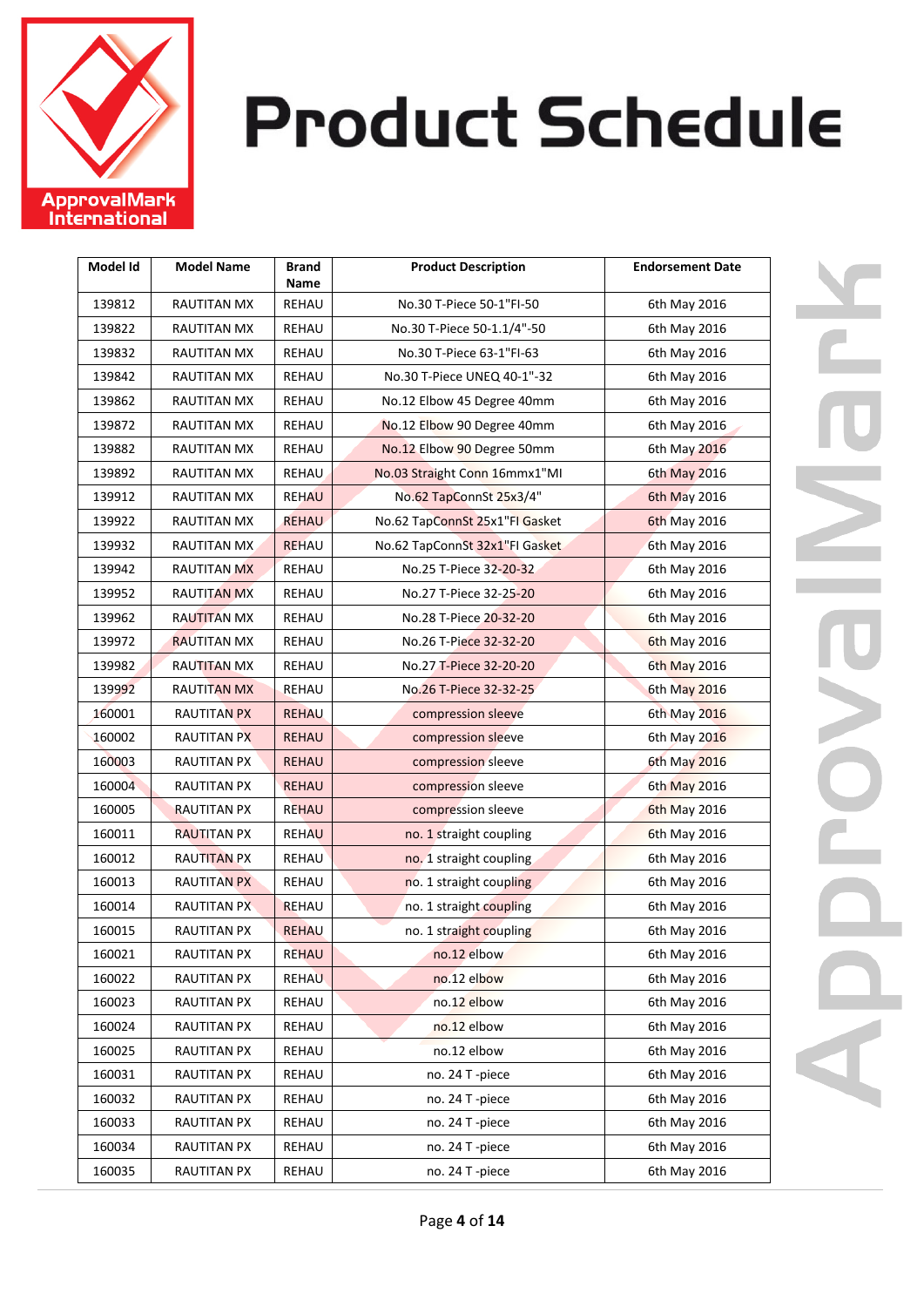

| Model Id | <b>Model Name</b>  | Brand<br>Name | <b>Product Description</b>                         | <b>Endorsement Date</b> |
|----------|--------------------|---------------|----------------------------------------------------|-------------------------|
| 160041   | <b>RAUTITAN PX</b> | REHAU         | no. 1R reducing coupling                           | 6th May 2016            |
| 160042   | RAUTITAN PX        | REHAU         | no. 1R reducing coupling                           | 6th May 2016            |
| 160043   | RAUTITAN PX        | REHAU         | no. 1R reducing coupling                           | 6th May 2016            |
| 160044   | RAUTITAN PX        | REHAU         | no. 1R reducing coupling                           | 6th May 2016            |
| 160047   | RAUTITAN PX        | REHAU         | no. 1R reducing coupling                           | 6th May 2016            |
| 160052   | RAUTITAN PX        | REHAU         | elbow 45°                                          | 6th May 2016            |
| 160053   | <b>RAUTITAN PX</b> | REHAU         | elbow 45°                                          | 6th May 2016            |
| 160054   | <b>RAUTITAN PX</b> | <b>REHAU</b>  | elbow 45°                                          | 6th May 2016            |
| 160055   | RAUTITAN PX        | <b>REHAU</b>  | elbow 45°                                          | 6th May 2016            |
| 160061   | RAUTITAN PX        | <b>REHAU</b>  | no. 25 T -piece - reduced centre                   | 6th May 2016            |
| 160062   | RAUTITAN PX        | <b>REHAU</b>  | no. 25 T -piece - reduced centre                   | 6th May 2016            |
| 160063   | <b>RAUTITAN PX</b> | REHAU         | no. 25 T -piece - reduced centre                   | 6th May 2016            |
| 160064   | <b>RAUTITAN PX</b> | REHAU         | no. 25 T -piece - reduced centre                   | 6th May 2016            |
| 160065   | <b>RAUTITAN PX</b> | REHAU         | no. 25 T -piece - reduced centre                   | 6th May 2016            |
| 160066   | <b>RAUTITAN PX</b> | REHAU         | no. 25 T -piece - reduced centre                   | <b>6th May 2016</b>     |
| 160067   | <b>RAUTITAN PX</b> | REHAU         | no. 25 T -piece - reduced centre                   | 6th May 2016            |
| 160069   | <b>RAUTITAN PX</b> | REHAU         | no. 25 T-piece - reduced centre                    | 6th May 2016            |
| 160071   | RAUTITAN PX        | <b>REHAU</b>  | no. 26 T-piece - reduced end                       | 6th May 2016            |
| 160072   | <b>RAUTITAN PX</b> | <b>REHAU</b>  | no. 26 T-piece - reduced end                       | 6th May 2016            |
| 160073   | <b>RAUTITAN PX</b> | <b>REHAU</b>  | no. 26 T-piece - reduced end                       | 6th May 2016            |
| 160074   | <b>RAUTITAN PX</b> | <b>REHAU</b>  | no. 26 T-piece - reduced end                       | 6th May 2016            |
| 160075   | <b>RAUTITAN PX</b> | <b>REHAU</b>  | no. 26 T-piece - reduced end                       | <b>6th May 2016</b>     |
| 160081   | <b>RAUTITAN PX</b> | <b>REHAU</b>  | no. 27 T-piece - reduced centre and end            | 6th May 2016            |
| 160082   | <b>RAUTITAN PX</b> | REHAU         | no. 27 T-piece - reduced centre and end            | 6th May 2016            |
| 160083   | <b>RAUTITAN PX</b> | <b>REHAU</b>  | no. 27 T-piece - unequal reduced centre and<br>end | 6th May 2016            |
| 160084   | <b>RAUTITAN PX</b> | <b>REHAU</b>  | no. 27 T-piece - unequal reduced centre and<br>end | 6th May 2016            |
| 160085   | RAUTITAN PX        | REHAU         | no. 27 T-piece - reduced centre and end            | 6th May 2016            |
| 160086   | <b>RAUTITAN PX</b> | <b>REHAU</b>  | no. 27 T-piece - reduced centre and end            | 6th May 2016            |
| 160087   | <b>RAUTITAN PX</b> | REHAU         | no. 27 T-piece - unequal reduced centre and<br>end | 6th May 2016            |
| 160089   | RAUTITAN PX        | REHAU         | no. 27 T-piece - unequal reduced centre and<br>end | 6th May 2016            |
| 160091   | <b>RAUTITAN PX</b> | REHAU         | no. 27 T-piece - reduced centre and end            | 6th May 2016            |
| 160092   | <b>RAUTITAN PX</b> | REHAU         | no. 27 T-piece - reduced centre and end            | 6th May 2016            |
| 160101   | <b>RAUTITAN PX</b> | REHAU         | no. 28 T -piece - reduced ends                     | 6th May 2016            |
| 160102   | RAUTITAN PX        | REHAU         | no. 28 T -piece - reduced ends                     | 6th May 2016            |
| 160103   | <b>RAUTITAN PX</b> | REHAU         | no. 28 T -piece - reduced ends                     | 6th May 2016            |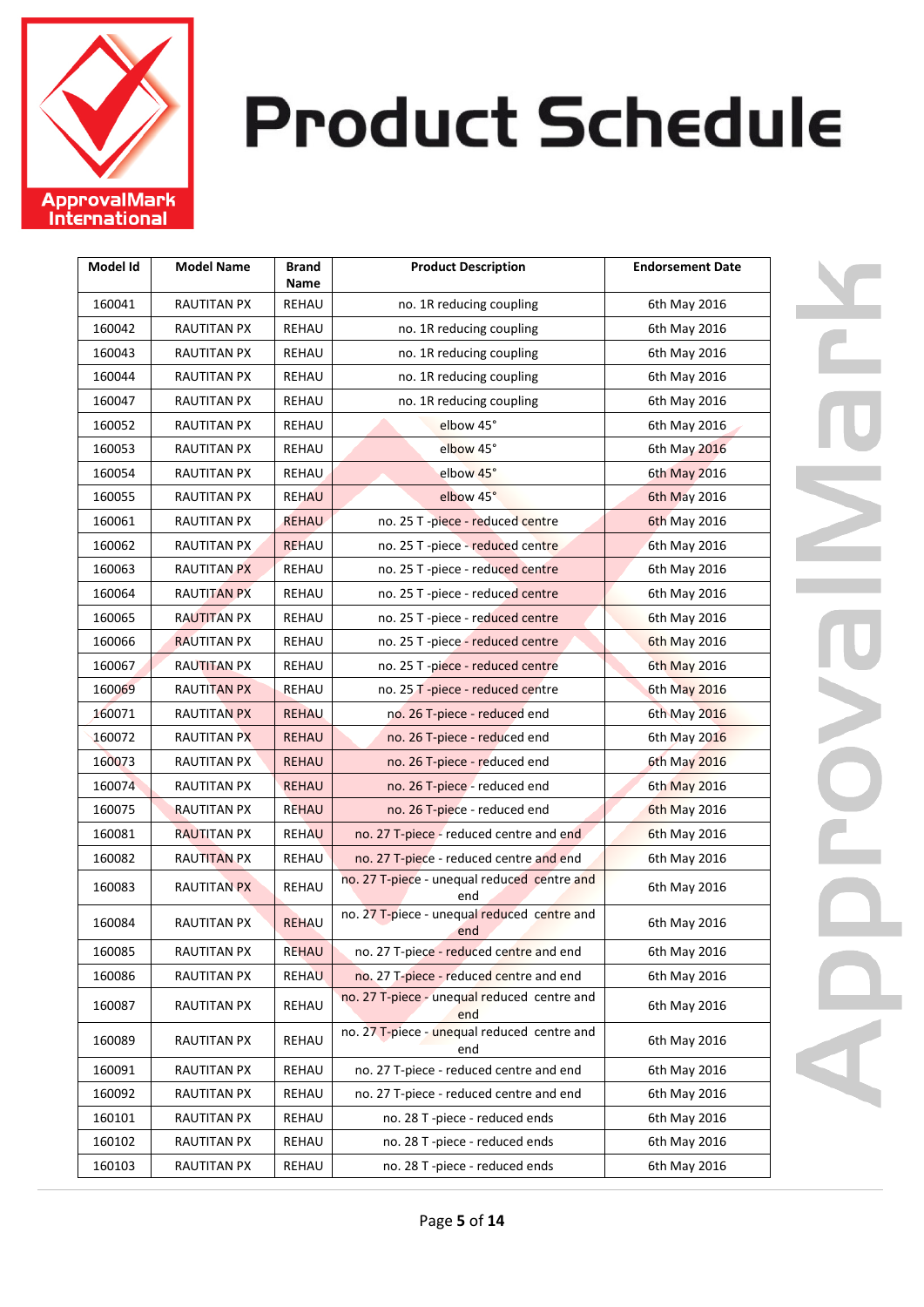

| Model Id | <b>Model Name</b>   | Brand<br>Name | <b>Product Description</b>                             | <b>Endorsement Date</b> |
|----------|---------------------|---------------|--------------------------------------------------------|-------------------------|
| 160104   | <b>RAUTITAN PX</b>  | <b>REHAU</b>  | no. 28 T -piece - reduced ends                         | 6th May 2016            |
| 160106   | <b>RAUTITAN PX</b>  | REHAU         | no. 28 T -piece - reduced ends                         | 6th May 2016            |
| 200733   | <b>RAUTITAN MX</b>  | REHAU         | Connection barb - female                               | 6th May 2016            |
| 200736   | <b>RAUTITAN MX</b>  | REHAU         | Connection barb - female                               | 6th May 2016            |
| 216948   | RAUTITAN ONE        | REHAU         | T-Piece16-16-16 RAUTITAN MX +G                         | 6th May 2016            |
| 216951   | RAUTITAN ONE        | REHAU         | T-Piece20-20-20 RAUTITAN MX +G                         | 6th May 2016            |
| 216954   | RAUTITAN ONE        | <b>REHAU</b>  | T-Piece25-25-25 RAUTITAN MX +G                         | 6th May 2016            |
| 216955   | RAUTITAN ONE        | <b>REHAU</b>  | T-Piece32-32-32 RAUTITAN MX +G                         | 6th May 2016            |
| 216956   | RAUTITAN ONE        | <b>REHAU</b>  | T-Piece40-40-40 RAUTITAN MX +G                         | 6th May 2016            |
| 216957   | RAUTITAN ONE        | <b>REHAU</b>  | T-Piece20-16-20 RAUTITAN MX +G                         | 6th May 2016            |
| 216959   | RAUTITAN ONE        | <b>REHAU</b>  | T-Piece25-16-25 RAUTITAN MX +G                         | 6th May 2016            |
| 216960   | <b>RAUTITAN ONE</b> | REHAU         | T-Piece25-20-25 RAUTITAN MX +G                         | 6th May 2016            |
| 216961   | <b>RAUTITAN ONE</b> | REHAU         | T-Piece32-20-32 RAUTITAN MX +G                         | 6th May 2016            |
| 216962   | <b>RAUTITAN ONE</b> | REHAU         | T-Piece32-25-32 RAUTITAN MX +G                         | 6th May 2016            |
| 216963   | <b>RAUTITAN ONE</b> | REHAU         | T-Piece20-20-16 RAUTITAN MX +G                         | <b>6th May 2016</b>     |
| 216964   | <b>RAUTITAN ONE</b> | REHAU         | T-Piece25-25-20 RAUTITAN MX +G                         | 6th May 2016            |
| 216965   | <b>RAUTITAN ONE</b> | <b>REHAU</b>  | T-Piece20-16-16 RAUTITAN MX +G                         | 6th May 2016            |
| 216969   | <b>RAUTITAN ONE</b> | <b>REHAU</b>  | T-Piece25-20-20 RAUTITAN MX +G                         | 6th May 2016            |
| 216970   | <b>RAUTITAN ONE</b> | <b>REHAU</b>  | T-Piece32-25-25 RAUTITAN MX +G                         | 6th May 2016            |
| 216973   | RAUTITAN ONE        | <b>REHAU</b>  | Coupling 16-16 RAUTITAN MX +G                          | 6th May 2016            |
| 216974   | <b>RAUTITAN ONE</b> | <b>REHAU</b>  | Coupling 20-20 RAUTITAN MX +G                          | 6th May 2016            |
| 216975   | <b>RAUTITAN ONE</b> | <b>REHAU</b>  | Coupling 25-25 RAUTITAN MX +G                          | <b>6th May 2016</b>     |
| 216976   | RAUTITAN ONE        | <b>REHAU</b>  | Coupling 32-32 RAUTITAN MX +G                          | 6th May 2016            |
| 216977   | <b>RAUTITAN ONE</b> | REHAU         | Coupling 40-40 RAUTITAN MX +G                          | 6th May 2016            |
| 216978   | <b>RAUTITAN ONE</b> | REHAU         | Coupling 20-16 RAUTITAN MX +G                          | 6th May 2016            |
| 216979   | RAUTITAN ONE        | <b>REHAU</b>  | Coupling 25-16 RAUTITAN MX +G                          | 6th May 2016            |
| 216980   | RAUTITAN ONE        | <b>REHAU</b>  | Coupling 25-20 RAUTITAN MX +G                          | 6th May 2016            |
| 216981   | RAUTITAN ONE        | REHAU         | Coupling 32-25 RAUTITAN MX +G                          | 6th May 2016            |
| 216982   | RAUTITAN ONE        | <b>REHAU</b>  | Coupling 40-32 RAUTITAN MX +G                          | 6th May 2016            |
| 216984   | RAUTITAN ONE        | REHAU         | Elbow16 90 Grad RAUTITAN MX +G                         | 6th May 2016            |
| 216985   | RAUTITAN ONE        | REHAU         | Elbow20 90 Grad RAUTITAN MX +G                         | 6th May 2016            |
| 216986   | RAUTITAN ONE        | REHAU         | Elbow25 90 Grad RAUTITAN MX +G                         | 6th May 2016            |
| 216987   | RAUTITAN ONE        | REHAU         | Elbow32 90 Grad RAUTITAN MX +G                         | 6th May 2016            |
| 216988   | <b>RAUTITAN ONE</b> | REHAU         | Elbow40 90 Grad RAUTITAN MX +G                         | 6th May 2016            |
| 216989   | RAUTITAN ONE        | REHAU         | No.03 Straight Connector 16-R1/2" MI<br>RAUTITAN MX +G | 6th May 2016            |
| 216990   | <b>RAUTITAN ONE</b> | REHAU         | No.03 Straight Connector 20-R1/2" MI<br>RAUTITAN MX +G | 6th May 2016            |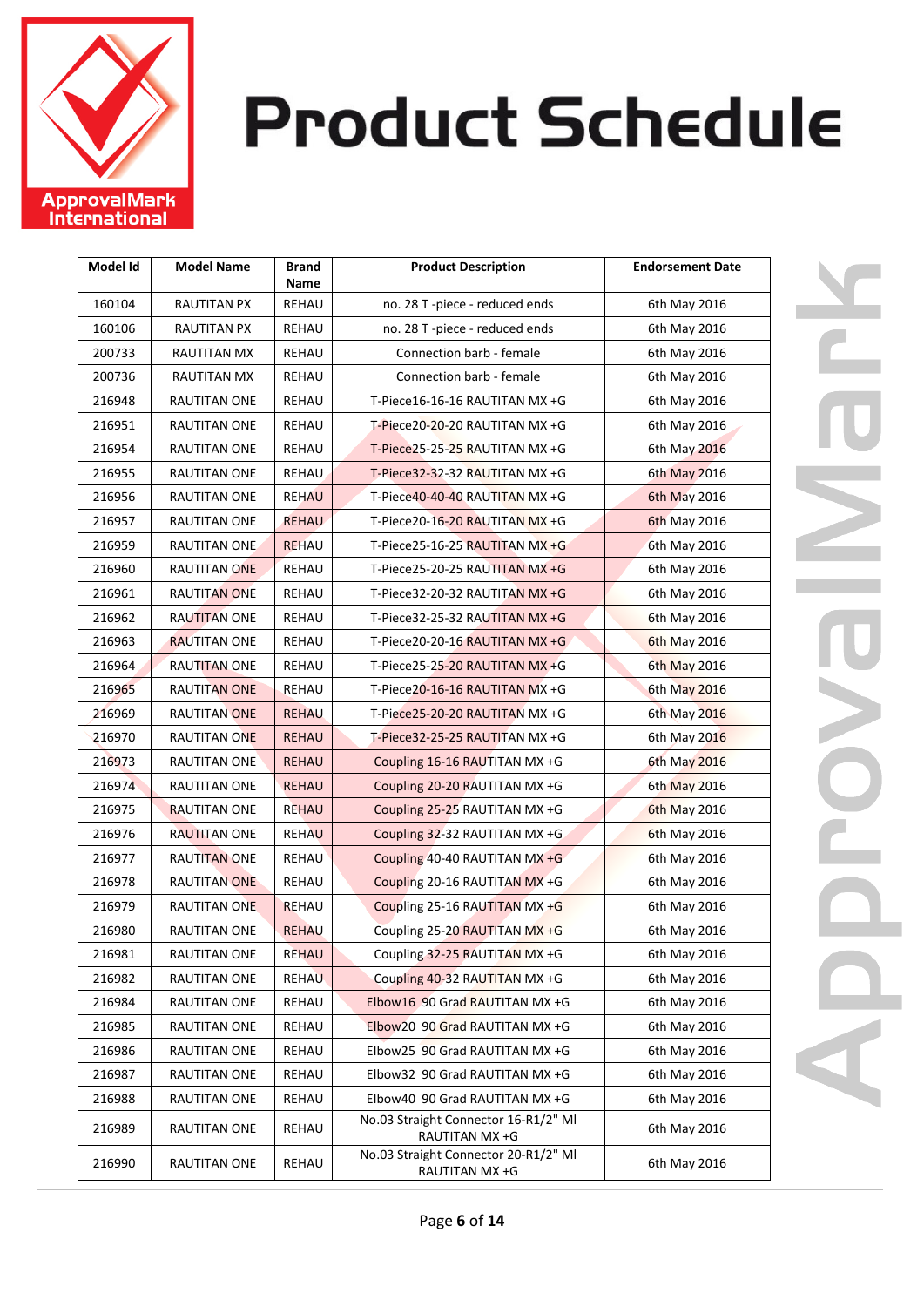

| Model Id | <b>Model Name</b>   | <b>Brand</b><br>Name | <b>Product Description</b>                                       | <b>Endorsement Date</b> |
|----------|---------------------|----------------------|------------------------------------------------------------------|-------------------------|
| 216991   | RAUTITAN ONE        | REHAU                | No.03 Straight Connector 20-R3/4" MI<br>RAUTITAN MX +G           | 6th May 2016            |
| 216992   | RAUTITAN ONE        | REHAU                | No.03 Straight Connector 25-R3/4" MI<br>RAUTITAN MX +G           | 6th May 2016            |
| 216993   | RAUTITAN ONE        | REHAU                | No.03 Straight Connector 32-R1" MI<br>RAUTITAN MX +G             | 6th May 2016            |
| 216994   | <b>RAUTITAN ONE</b> | REHAU                | No.03 Straight Connector 40-R1 1/4" MI<br><b>RAUTITAN MX +G</b>  | 6th May 2016            |
| 216995   | RAUTITAN ONE        | REHAU                | No.02 Straight Connector 16-Rp1/2" FI<br><b>RAUTITAN MX +G</b>   | 6th May 2016            |
| 216996   | RAUTITAN ONE        | <b>REHAU</b>         | No.02 Straight Connector 20-Rp3/4" FI<br><b>RAUTITAN MX +G</b>   | <b>6th May 2016</b>     |
| 216997   | <b>RAUTITAN ONE</b> | <b>REHAU</b>         | No.02 Straight Connector 25-Rp3/4" FI<br>RAUTITAN MX +G          | <b>6th May 2016</b>     |
| 216998   | RAUTITAN ONE        | <b>REHAU</b>         | No.02 Straight Connector 25-Rp1" FI<br><b>RAUTITAN MX +G</b>     | 6th May 2016            |
| 216999   | <b>RAUTITAN ONE</b> | REHAU                | No.02 Straight Connector 32-Rp1" FI<br>RAUTITAN MX +G            | 6th May 2016            |
| 217425   | <b>RAUTITAN ONE</b> | REHAU                | No.13 Elbow 25-R3/4" MI RAUTITAN MX +G                           | 6th May 2016            |
| 217426   | <b>RAUTITAN ONE</b> | REHAU                | No.13 Elbow 32-R1" MI RAUTITAN MX +G                             | <b>6th May 2016</b>     |
| 217428   | <b>RAUTITAN ONE</b> | REHAU                | No.13 Elbow 40-R1 1/4" MI RAUTITAN MX<br>+G                      | 6th May 2016            |
| 217429   | <b>RAUTITAN ONE</b> | <b>REHAU</b>         | No.15 BP Elbow 16-Rp1/2" FI RAUTITAN MX<br>+G                    | <b>6th May 2016</b>     |
| 217431   | RAUTITAN ONE        | <b>REHAU</b>         | No.15 BP Elbow 20-Rp3/4" FI RAUTITAN MX<br>+G                    | 6th May 2016            |
| 217433   | <b>RAUTITAN ONE</b> | <b>REHAU</b>         | No.61 Stopper 16mm RAUTITAN MX +G                                | 6th May 2016            |
| 217434   | <b>RAUTITAN ONE</b> | <b>REHAU</b>         | No.61 Stopper 20mm RAUTITAN MX +G                                | <b>6th May 2016</b>     |
| 217435   | RAUTITAN ONE        | <b>REHAU</b>         | <b>Connection Barb male 16mm MI RAUTITAN</b><br>$MX + G$         | <b>6th May 2016</b>     |
| 217436   | RAUTITAN ONE        | REHAU                | Connection Barb male 20mm MI RAUTITAN<br>$MX + G$                | 6th May 2016            |
| 217437   | <b>RAUTITAN ONE</b> | <b>REHAU</b>         | <b>Connection Barb male 25mm MI RAUTITAN</b><br>$MX + G$         | 6th May 2016            |
| 217438   | <b>RAUTITAN ONE</b> | <b>REHAU</b>         | Connection Barb male 32mm MI RAUTITAN<br>$MX + G$                | 6th May 2016            |
| 217439   | RAUTITAN ONE        | <b>REHAU</b>         | No.19 BP 16-R1/2" ext. 90mm MI tapered<br>RAUTITAN MX +G         | 6th May 2016            |
| 217441   | RAUTITAN ONE        | REHAU                | No.19 BP 16-R1/2" ext. 200mm MI tapered<br><b>RAUTITAN MX +G</b> | 6th May 2016            |
| 217442   | RAUTITAN ONE        | REHAU                | No.19 BP 20-R1/2" ext. 95mm MI tapered<br>RAUTITAN MX +G         | 6th May 2016            |
| 217443   | RAUTITAN ONE        | REHAU                | No.19 BP 20-R1/2" ext. 200mm MI tapered<br>RAUTITAN MX +G        | 6th May 2016            |
| 217461   | <b>RAUTITAN ONE</b> | REHAU                | No.13 Elbow 25-R1" MI RAUTITAN MX +G                             | 6th May 2016            |
| 217462   | RAUTITAN ONE        | REHAU                | No.15 BP Elbow 32-Rp1" FI RAUTITAN MX +G                         | 6th May 2016            |
| 218592   | RAUTITAN ONE        | REHAU                | T-Piece32-16-32 RAUTITAN MX +G                                   | 6th May 2016            |
| 218598   | RAUTITAN ONE        | REHAU                | T-Piece40-20-40 RAUTITAN MX +G                                   | 6th May 2016            |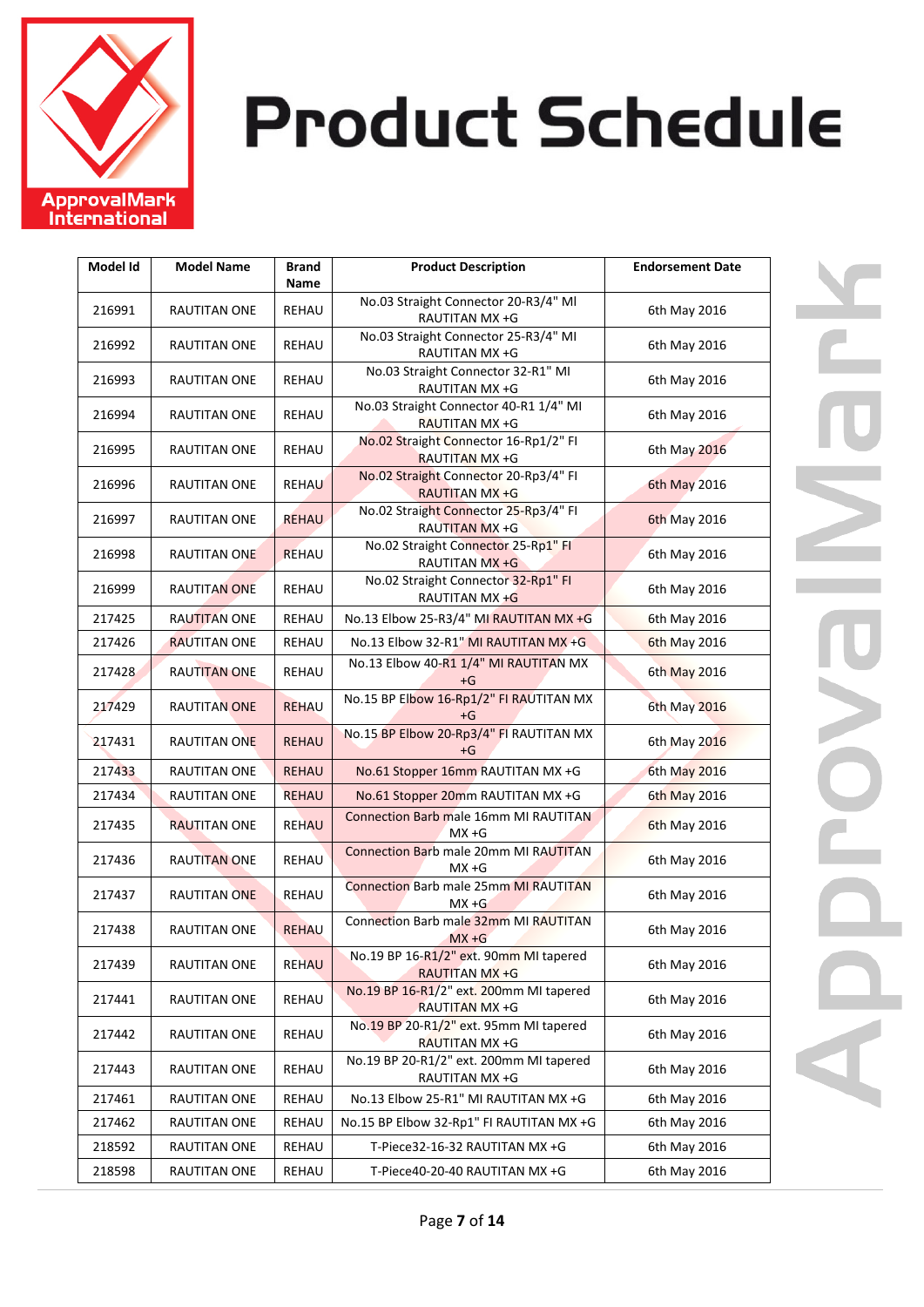

| Model Id | <b>Model Name</b>   | <b>Brand</b><br>Name | <b>Product Description</b>                                     | <b>Endorsement Date</b> |
|----------|---------------------|----------------------|----------------------------------------------------------------|-------------------------|
| 218601   | RAUTITAN ONE        | REHAU                | T-Piece40-25-40 RAUTITAN MX +G                                 | 6th May 2016            |
| 218602   | <b>RAUTITAN ONE</b> | REHAU                | T-Piece40-32-40 RAUTITAN MX +G                                 | 6th May 2016            |
| 218603   | RAUTITAN ONE        | REHAU                | T-Piece25-16-16 RAUTITAN MX +G                                 | 6th May 2016            |
| 218604   | <b>RAUTITAN ONE</b> | <b>REHAU</b>         | T-Piece25-16-20 RAUTITAN MX +G                                 | 6th May 2016            |
| 218605   | <b>RAUTITAN ONE</b> | REHAU                | T-Piece25-20-16 RAUTITAN MX +G                                 | 6th May 2016            |
| 218606   | <b>RAUTITAN ONE</b> | REHAU                | T-Piece32-20-20 RAUTITAN MX +G                                 | 6th May 2016            |
| 218607   | RAUTITAN ONE        | <b>REHAU</b>         | T-Piece16-20-16 RAUTITAN MX +G                                 | 6th May 2016            |
| 218608   | RAUTITAN ONE        | <b>REHAU</b>         | T-Piece20-25-20 RAUTITAN MX +G                                 | 6th May 2016            |
| 218609   | RAUTITAN ONE        | <b>REHAU</b>         | No.03 Straight Connector 16-R3/4" MI<br><b>RAUTITAN MX +G</b>  | 6th May 2016            |
| 218611   | RAUTITAN ONE        | <b>REHAU</b>         | No.03 Straight Connector 20-R1" MI<br>RAUTITAN MX +G           | 6th May 2016            |
| 218612   | <b>RAUTITAN ONE</b> | REHAU                | No.03 Straight Connector 25-R1" MI<br>RAUTITAN MX +G           | 6th May 2016            |
| 218613   | <b>RAUTITAN ONE</b> | REHAU                | No.03 Straight Connector 32-R3/4" MI<br>RAUTITAN MX +G         | 6th May 2016            |
| 218614   | <b>RAUTITAN ONE</b> | REHAU                | No.02 Straight Connector 20-Rp1/2" FI<br>RAUTITAN MX +G        | <b>6th May 2016</b>     |
| 218661   | <b>RAUTITAN ONE</b> | <b>REHAU</b>         | No.13 Elbow 16-R1/2" MI RAUTITAN MX +G                         | 6th May 2016            |
| 218662   | <b>RAUTITAN ONE</b> | <b>REHAU</b>         | No.13 Elbow 20-R1/2" MI RAUTITAN MX +G                         | <b>6th May 2016</b>     |
| 218663   | <b>RAUTITAN ONE</b> | <b>REHAU</b>         | No.13 Elbow 20-R3/4" MI RAUTITAN MX +G                         | 6th May 2016            |
| 218664   | <b>RAUTITAN ONE</b> | <b>REHAU</b>         | No.14 Elbow 16-Rp1/2" FI RAUTITAN MX +G                        | 6th May 2016            |
| 218665   | <b>RAUTITAN ONE</b> | <b>REHAU</b>         | No.14 Elbow 20-Rp3/4" FI RAUTITAN MX +G                        | 6th May 2016            |
| 218666   | RAUTITAN ONE        | <b>REHAU</b>         | Connecting Barb 16 - DN15 FI RAUTITAN MX<br>+G                 | <b>6th May 2016</b>     |
| 218667   | <b>RAUTITAN ONE</b> | <b>REHAU</b>         | Connecting Barb 20 - DN20 Fl RAUTITAN MX<br>+G                 | 6th May 2016            |
| 218668   | <b>RAUTITAN ONE</b> | REHAU                | No.19 BP Elbow 16-G1/2" ext. 65mm MI<br>RAUTITAN MX +G         | 6th May 2016            |
| 218669   | <b>RAUTITAN ONE</b> | REHAU                | No.19 BP Elbow 16-G1/2" ext. 90mm MI<br>RAUTITAN MX +G         | 6th May 2016            |
| 218671   | RAUTITAN ONE        | <b>REHAU</b>         | No.19 BP Elbow 16-G1/2" ext. 200mm MI<br><b>RAUTITAN MX +G</b> | 6th May 2016            |
| 218672   | RAUTITAN ONE        | <b>REHAU</b>         | No.19 BP Elbow 20-G1/2" ext. 95mm MI<br><b>RAUTITAN MX +G</b>  | 6th May 2016            |
| 218673   | RAUTITAN ONE        | REHAU                | No.19 BP Elbow 20-G1/2" ext. 200mm MI<br>RAUTITAN MX +G        | 6th May 2016            |
| 218674   | RAUTITAN ONE        | REHAU                | No.19 BP Elbow 20-G3/4" ext. 95mm MI<br>RAUTITAN MX +G         | 6th May 2016            |
| 218682   | RAUTITAN ONE        | REHAU                | No.15 BP Elbow 25-Rp1" FI RAUTITAN MX +G                       | 6th May 2016            |
| 222251   | RAUTITAN MX         | REHAU                | No.19 Elbow 20 x 3/4" 150mm MI                                 | 6th May 2016            |
| 222581   | RAUTITAN MX         | <b>REHAU</b>         | NO.19 ELBOW 20X1/2" 200mm MI                                   | 6th May 2016            |
| 225321   | RAUTITAN MX         | REHAU                | No.15 Elbow 16 x 3/4" FI                                       | 6th May 2016            |
| 225331   | RAUTITAN MX         | REHAU                | Copper Compression 20mm x 3/4"                                 | 6th May 2016            |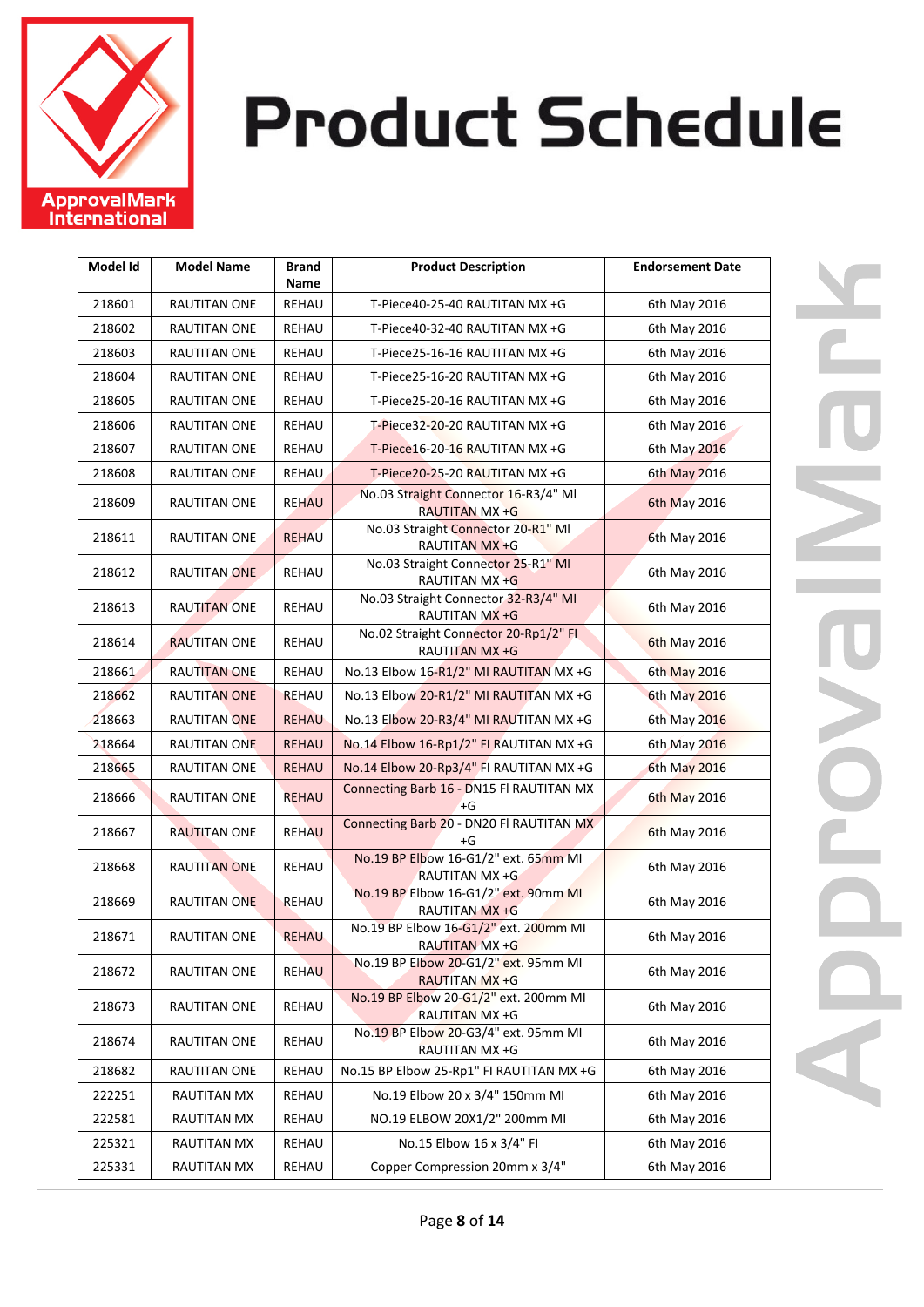

| Model Id | <b>Model Name</b>  | <b>Brand</b><br>Name | <b>Product Description</b>                                      | <b>Endorsement Date</b> |
|----------|--------------------|----------------------|-----------------------------------------------------------------|-------------------------|
| 226231   | RAUTITAN MX        | REHAU                | Copper Compression 16mm x 1/2"                                  | 6th May 2016            |
| 228718   | RAUTITAN MX        | REHAU                | No.62 Tap connector straight 20-G3/4"" FI<br>Nut RAUTITAN MX    | 25th March 2021         |
| 228719   | RAUTITAN MX        | <b>REHAU</b>         | No.63 Bent Tap connector 16-G1/2"" FI Nut<br><b>RAUTITAN MX</b> | 25th March 2021         |
| 228720   | RAUTITAN MX        | REHAU                | No.63 Bent Tap connector 20-G3/4"" FI Nut<br><b>RAUTITAN MX</b> | 25th March 2021         |
| 228724   | RAUTITAN MX        | REHAU                | No.62 Tap connector straight 16-G1/2"" FI<br>Nut RAUTITAN MX    | 25th March 2021         |
| 228841   | <b>RAUTITAN MX</b> | REHAU                | <b>Body recess lugged</b>                                       | 6th May 2016            |
| 228851   | RAUTITAN MX        | <b>REHAU</b>         | <b>Body recess lugged</b>                                       | 6th May 2016            |
| 228861   | RAUTITAN MX        | <b>REHAU</b>         | Body recess lugged                                              | <b>6th May 2016</b>     |
| 230328   | RAUTITAN MX        | <b>REHAU</b>         | No.25 T-Piece 63-20-63                                          | 6th May 2016            |
| 230338   | RAUTITAN MX        | REHAU                | No.25 T-Piece 63-25-63                                          | 6th May 2016            |
| 230348   | RAUTITAN MX        | REHAU                | No.25 T-Piece 50-20-50                                          | 6th May 2016            |
| 230358   | <b>RAUTITAN MX</b> | REHAU                | No.25 T-Piece 50-25-50                                          | 6th May 2016            |
| 233814   | <b>RAUTITAN MX</b> | REHAU                | No. 05 Straight Connector 16mm x 1/2" MI                        | 6th May 2016            |
| 235458   | RAUTITAN MX        | REHAU                | No.19 Elbow 16 x 1/2" 170mm MI                                  | 6th May 2016            |
| 235468   | <b>RAUTITAN MX</b> | REHAU                | No.15 Elbow 20 x 3/4" MI                                        | 6th May 2016            |
| 235478   | <b>RAUTITAN MX</b> | <b>REHAU</b>         | Bath/Shower Combo 200mm B/U                                     | 6th May 2016            |
| 235488   | RAUTITAN MX        | <b>REHAU</b>         | <b>16MM HOT WATER ENTRY</b>                                     | 6th May 2016            |
| 235498   | RAUTITAN MX        | <b>REHAU</b>         | Hot Water Entry 3/4" 900mm                                      | 6th May 2016            |
| 237982   | RAUTITAN MX        | <b>REHAU</b>         | <b>Connection barb -male</b>                                    | 6th May 2016            |
| 237992   | <b>RAUTITAN MX</b> | <b>REHAU</b>         | Connection barb -male                                           | <b>6th May 2016</b>     |
| 238002   | <b>RAUTITAN MX</b> | <b>REHAU</b>         | Connection barb -male                                           | <b>6th May 2016</b>     |
| 243253   | <b>RAUTITAN MX</b> | <b>REHAU</b>         | No.61 Stopper 20mm                                              | 6th May 2016            |
| 245937   | <b>RAUTITAN MX</b> | REHAU                | No.19 Elbow 20 x 1/2"MI                                         | 6th May 2016            |
| 245947   | <b>RAUTITAN MX</b> | <b>REHAU</b>         | No. 62 Tap Connector Straight 20mm x 3/4"<br>Fl Nut             | 6th May 2016            |
| 245957   | <b>RAUTITAN MX</b> | <b>REHAU</b>         | No.63 Bent TapConn 16x1/2"                                      | 6th May 2016            |
| 245967   | RAUTITAN MX        | <b>REHAU</b>         | Shower Asmbly 8" B/U                                            | 6th May 2016            |
| 245977   | <b>RAUTITAN MX</b> | <b>REHAU</b>         | Bath/Lndry Ass 12"LH RA RH STR                                  | 6th May 2016            |
| 245987   | <b>RAUTITAN MX</b> | REHAU                | Bath/Lndry Ass 12"LH STR RH RA                                  | 6th May 2016            |
| 245997   | RAUTITAN MX        | REHAU                | Bath/Lndry Ass 12" Rear Entry                                   | 6th May 2016            |
| 246007   | RAUTITAN MX        | REHAU                | Shower Asmbly 6" B/U                                            | 6th May 2016            |
| 246017   | RAUTITAN MX        | REHAU                | No.15 Elbow 20mm x 3/4"FI                                       | 6th May 2016            |
| 246027   | RAUTITAN MX        | REHAU                | No.19 Elbow 16 x 1/2" 150mm MI                                  | 6th May 2016            |
| 246037   | RAUTITAN MX        | REHAU                | No.19 Elbow 16 x 1/2" 200mm MI                                  | 6th May 2016            |
| 246047   | <b>RAUTITAN MX</b> | REHAU                | Shower/Riser 8" B/U + 27"                                       | 6th May 2016            |
| 246057   | RAUTITAN MX        | REHAU                | Bath/Shower Combo 8" R/A                                        | 6th May 2016            |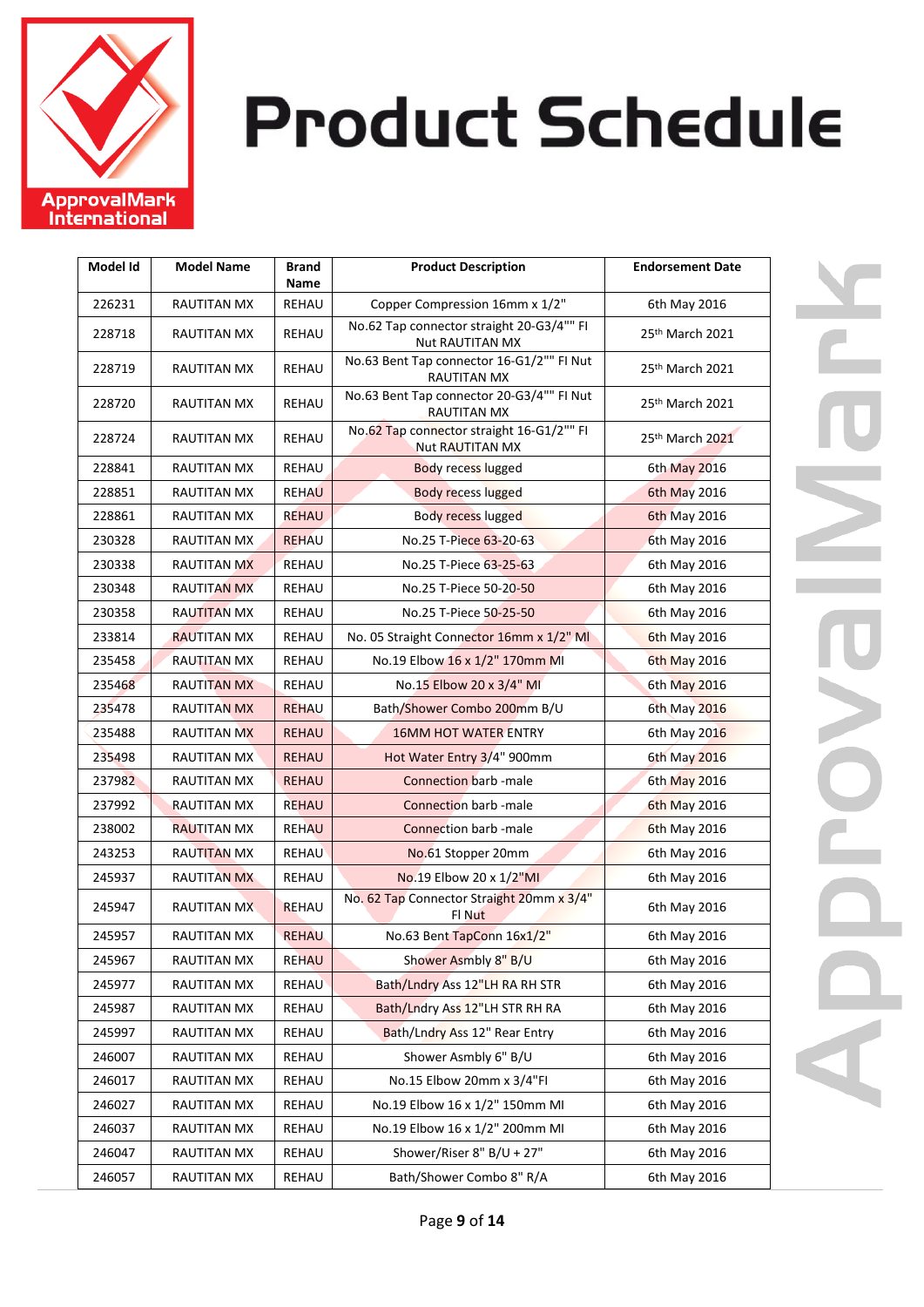

| Model Id | <b>Model Name</b>  | <b>Brand</b><br>Name | <b>Product Description</b>     | <b>Endorsement Date</b> |
|----------|--------------------|----------------------|--------------------------------|-------------------------|
| 246067   | RAUTITAN MX        | <b>REHAU</b>         | No.19 Elb 16x1/2" 95MM MI+Tail | 6th May 2016            |
| 246087   | RAUTITAN MX        | REHAU                | Bath/Lndry 12" R/A + 200 Tails | 6th May 2016            |
| 246117   | RAUTITAN MX        | REHAU                | Shower Asmbly 6" LH STR RH R/A | 6th May 2016            |
| 246127   | RAUTITAN MX        | REHAU                | Shower Asmbly 6" LH R/A RH STR | 6th May 2016            |
| 257266   | RAUTITAN MX        | REHAU                | No.27 T-Piece 25-16-16         | 6th May 2016            |
| 257296   | RAUTITAN MX        | REHAU                | No.28 T-Piece 16-20-16mm       | 6th May 2016            |
| 257306   | RAUTITAN MX        | REHAU                | No.28 T-Piece 16-25-16         | 6th May 2016            |
| 257316   | RAUTITAN MX        | <b>REHAU</b>         | No.28 T-Piece 20-25-16         | 6th May 2016            |
| 257326   | RAUTITAN MX        | <b>REHAU</b>         | No.28 T-Piece 20-25-20         | 6th May 2016            |
| 257336   | RAUTITAN MX        | <b>REHAU</b>         | No.03 Straight Conn 25x1" M1   | <b>6th May 2016</b>     |
| 257346   | RAUTITAN MX        | <b>REHAU</b>         | Threaded Adaptor 20 x R3/4"    | 6th May 2016            |
| 257356   | RAUTITAN MX        | REHAU                | No.01R Reduce Coupling 20-16mm | 6th May 2016            |
| 257366   | <b>RAUTITAN MX</b> | REHAU                | No.01R Reduce Coupling 25-20mm | 6th May 2016            |
| 257376   | <b>RAUTITAN MX</b> | REHAU                | No.01R Reduce Coupling 25-16mm | 6th May 2016            |
| 258196   | <b>RAUTITAN MX</b> | REHAU                | No.27 T-Piece UNEQUAL 25-20-16 | <b>6th May 2016</b>     |
| 258206   | <b>RAUTITAN MX</b> | <b>REHAU</b>         | No.30 T-Piece 25x3/4"Flx25     | 6th May 2016            |
| 259335   | <b>RAUTITAN MX</b> | <b>REHAU</b>         | No.24 T-Piece 16-16-16mm       | 6th May 2016            |
| 259345   | RAUTITAN MX        | <b>REHAU</b>         | No.24 T-Piece 20-20-20mm       | 6th May 2016            |
| 259355   | <b>RAUTITAN MX</b> | <b>REHAU</b>         | No.24 T-Piece 25-25-25         | 6th May 2016            |
| 259365   | <b>RAUTITAN MX</b> | <b>REHAU</b>         | No.25 T-Piece 20-16-20mm       | 6th May 2016            |
| 259375   | RAUTITAN MX        | <b>REHAU</b>         | No.25 T-Piece 25-16-25         | 6th May 2016            |
| 259385   | <b>RAUTITAN MX</b> | <b>REHAU</b>         | No.25 T-Piece 25-20-25         | <b>6th May 2016</b>     |
| 259395   | <b>RAUTITAN MX</b> | <b>REHAU</b>         | No.26 T-Piece 20-20-16mm       | 6th May 2016            |
| 259405   | RAUTITAN MX        | REHAU                | No.26 T-Piece 25-25-16         | 6th May 2016            |
| 259415   | RAUTITAN MX        | REHAU                | No.26 T-Piece 25-25-20         | 6th May 2016            |
| 259425   | RAUTITAN MX        | <b>REHAU</b>         | No.27 T-Piece 20-16-16mm       | 6th May 2016            |
| 259435   | RAUTITAN MX        | <b>REHAU</b>         | No.27 T-Piece UNEQUAL 25-16-20 | 6th May 2016            |
| 259445   | RAUTITAN MX        | REHAU                | No.27 T-Piece 25-20-20         | 6th May 2016            |
| 259455   | RAUTITAN MX        | <b>REHAU</b>         | No.01 Straight Coupling 16mm   | 6th May 2016            |
| 259465   | RAUTITAN MX        | REHAU                | No.01 Straight Coupling 20mm   | 6th May 2016            |
| 259475   | RAUTITAN MX        | REHAU                | No.01 Straight Coupling 25mm   | 6th May 2016            |
| 259485   | RAUTITAN MX        | REHAU                | Threaded Adaptor 16 x R1/2"    | 6th May 2016            |
| 259495   | RAUTITAN MX        | REHAU                | Threaded Adaptor 20 x R1/2"    | 6th May 2016            |
| 259505   | RAUTITAN MX        | REHAU                | No.03 Straight Conn 25x3/4" MI | 6th May 2016            |
| 259515   | RAUTITAN MX        | REHAU                | No.02 Straight Conn 16x1/2" FI | 6th May 2016            |
| 259525   | <b>RAUTITAN MX</b> | REHAU                | No.02 Straight Conn 20x1/2" FI | 6th May 2016            |
| 259535   | RAUTITAN MX        | REHAU                | No.02 Str Conn 25 x 3/4" FI    | 6th May 2016            |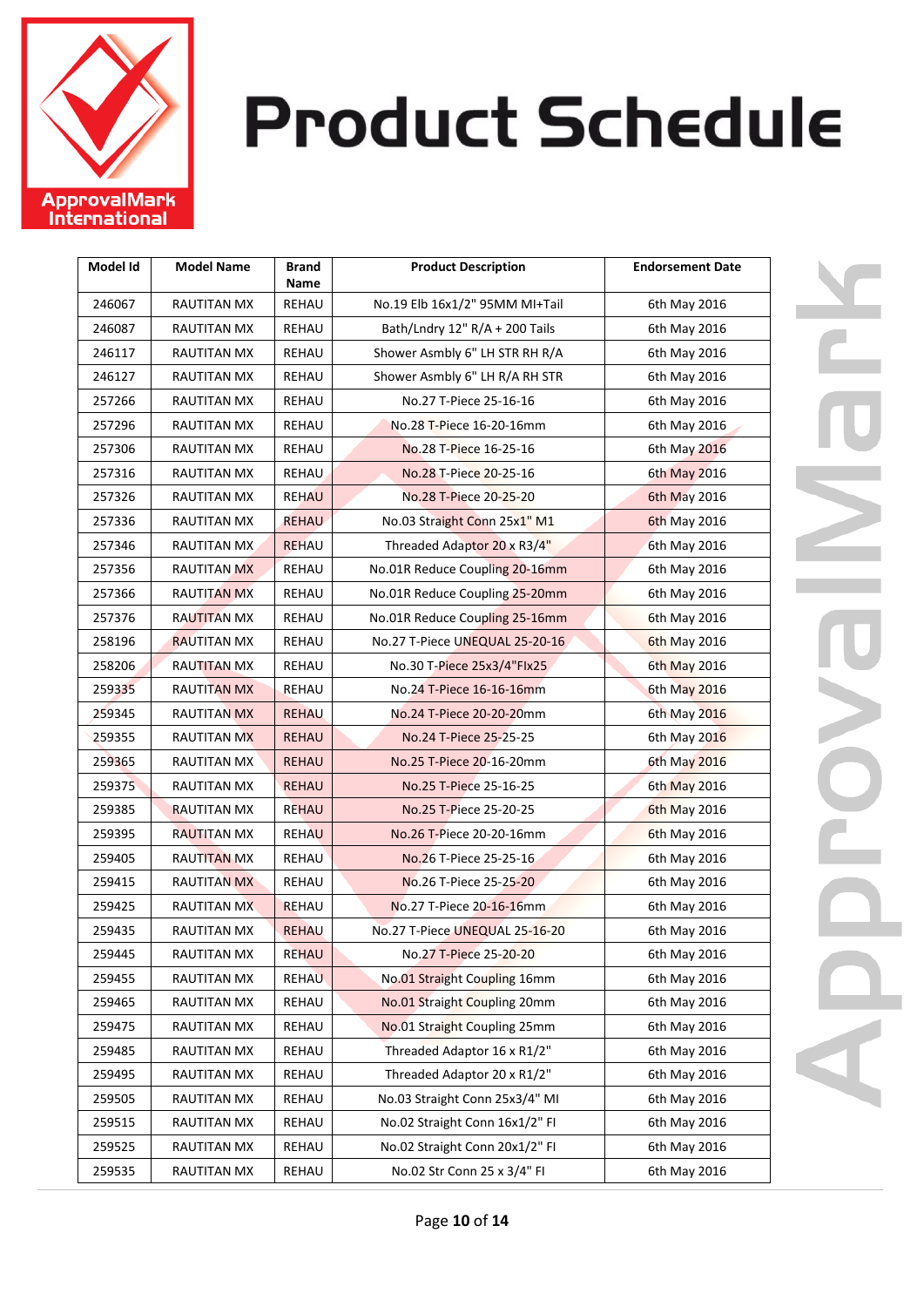

| Model Id | <b>Model Name</b>               | <b>Brand</b><br>Name | <b>Product Description</b>                                   | <b>Endorsement Date</b> |
|----------|---------------------------------|----------------------|--------------------------------------------------------------|-------------------------|
| 259605   | <b>RAUTITAN MX</b>              | REHAU                | Compression Sleeve 16mm                                      | 6th May 2016            |
| 259615   | RAUTITAN MX                     | REHAU                | Compression Sleeve 20mm                                      | 6th May 2016            |
| 259625   | RAUTITAN MX                     | REHAU                | Compression Sleeve 25mm                                      | 6th May 2016            |
| 260068   | RAUTITAN MX                     | REHAU                | Copper Extension 3/4"CU + Barb                               | 6th May 2016            |
| 261945   | RAUTITAN MX                     | REHAU                | Bath/Lndry Assmbly 8" STR                                    | 6th May 2016            |
| 261955   | RAUTITAN MX                     | REHAU                | Bath/Lndry Asmbly 8" R/A                                     | 6th May 2016            |
| 261965   | <b>RAUTITAN MX</b>              | REHAU                | Shower Asmbly 8" R/A                                         | 6th May 2016            |
| 261975   | RAUTITAN MX                     | <b>REHAU</b>         | No.19 Elbow 16 x 1/2" 95mm MI                                | 6th May 2016            |
| 261995   | RAUTITAN MX                     | <b>REHAU</b>         | Shower Asmbly 6" STR                                         | 6th May 2016            |
| 268498   | <b>RAUTITAN MX</b>              | <b>REHAU</b>         | Bath/Shower combination 8" right angle<br><b>RAUTITAN MX</b> | <b>6th May 2016</b>     |
| 268781   | <b>RAUTITAN MX</b>              | <b>REHAU</b>         | Connecting Barb 16mm                                         | 6th May 2016            |
| 268791   | <b>RAUTITAN MX</b>              | REHAU                | Connecting Barb 20mm                                         | 6th May 2016            |
| 268831   | RAUTITAN MX                     | REHAU                | No.13 Elbow 20mm x 3/4" MI                                   | 6th May 2016            |
| 268841   | <b>RAUTITAN MX</b>              | REHAU                | No.19 Elbow 16mm x 1/2" MI                                   | 6th May 2016            |
| 268851   | <b>RAUTITAN MX</b>              | REHAU                | No. 62 Tap Connector Straight 16mm x 1/2"<br>FI Nut          | <b>6th May 2016</b>     |
| 268861   | <b>RAUTITAN MX</b>              | REHAU                | No.63 BentTapConn 20x3/4"FINut                               | 6th May 2016            |
| 268871   | RAUTITAN MX                     | <b>REHAU</b>         | Bath/Lndry Assmbly 12" STR                                   | 6th May 2016            |
| 268881   | <b>RAUTITAN MX</b>              | REHAU                | Bath/Lndry Asmbly 12" R/A                                    | 6th May 2016            |
| 268891   | RAUTITAN MX                     | <b>REHAU</b>         | Shower Asmbly 6" R/A                                         | 6th May 2016            |
| 268901   | RAUTITAN MX                     | <b>REHAU</b>         | Shower/Riser 8" R/A + 27"                                    | 6th May 2016            |
| 288085   | <b>RAUTITAN MX</b>              | <b>REHAU</b>         | Threaded Connector Lugged 16 x RP1/2"                        | <b>6th May 2016</b>     |
| 245997_1 | <b>RAUTITAN MX</b>              | <b>REHAU</b>         | Rear Entry Body 3/4" x 1/2"                                  | 6th May 2016            |
| 246047_1 | <b>RAUTITAN MX</b>              | <b>REHAU</b>         | Lugged Elbow 1/2" MI                                         | 6th May 2016            |
| 246057_1 | <b>RAUTITAN MX</b>              | REHAU                | Bypass Body 3/4" x 1/2"                                      | 6th May 2016            |
| 261945_1 | <b>RAUTITAN MX</b>              | REHAU                | Milled End Nipple 1/2" MI                                    | 6th May 2016            |
| 106511   | No.15 BP Elbow<br>RAUTITAN MX+G | <b>REHAU</b>         | No.15 BP Elbow 20-Rp1/2" FI RAUTITAN MX<br>+G                | 14th May 2018           |
| 106521   | Hose Plates<br>RAUTITAN MX+G    | REHAU                | Hose plate 16-Rp1/2" RAUTITAN MX +G                          | 14th May 2018           |
| 456270   | RAUTITAN RX+                    | REHAU                | U-BEND FEMALE LONG 16/16 - Rp1/2                             | 22nd April 2020         |
| 456271   | RAUTITAN RX+                    | REHAU                | U-BEND FEMALE LONG 20/20 - Rp1/2                             | 22nd April 2020         |
| 456291   | RAUTITAN RX+                    | REHAU                | T-PIECE, FEMALE THREAD W/LUGS 16 -<br>Rp1/2 - 16             | 22nd April 2020         |
| 456293   | RAUTITAN RX+                    | REHAU                | T-PIECE, FEMALE THREAD W/LUGS 20 -<br>Rp1/2 - 16             | 22nd April 2020         |
| 456294   | RAUTITAN RX+                    | REHAU                | T-PIECE, FEMALE THREAD W/LUGS 20 -<br>Rp1/2 - 20             | 22nd April 2020         |
| 456296   | RAUTITAN RX+                    | REHAU                | T-PIECE, FEMALE THREAD 25 - Rp3/4 - 25                       | 22nd April 2020         |
| 456297_  | RAUTITAN RX+                    | REHAU                | T-PIECE 32 - Rp3/4 - 32                                      | 22nd April 2020         |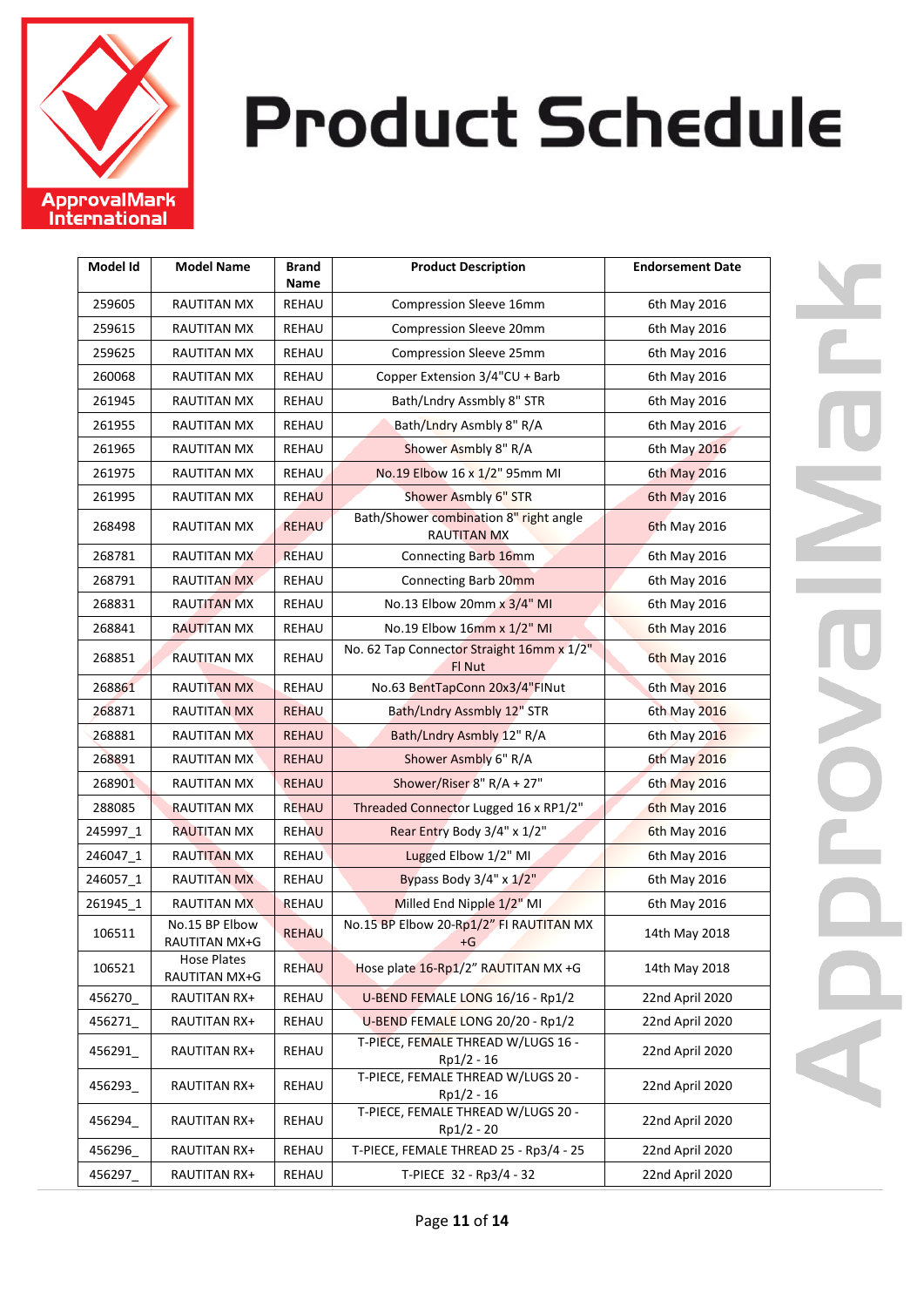

| Model Id | <b>Model Name</b>   | <b>Brand</b><br>Name | <b>Product Description</b>                                | <b>Endorsement Date</b> |
|----------|---------------------|----------------------|-----------------------------------------------------------|-------------------------|
| 456298   | RAUTITAN RX+        | REHAU                | T-PIECE 32 - Rp3/4 - 25                                   | 22nd April 2020         |
| 456299   | RAUTITAN RX+        | REHAU                | T-PIECE 32 - Rp1 - 32                                     | 22nd April 2020         |
| 456300   | RAUTITAN RX+        | REHAU                | T-PIECE 40 - Rp1 - 40                                     | 22nd April 2020         |
| 456311   | RAUTITAN RX+        | REHAU                | STRAIGHT CONNECTOR - MALE THREAD 16 -<br>$R_1/2$          | 22nd April 2020         |
| 456312_  | RAUTITAN RX+        | REHAU                | STRAIGHT CONNECTOR - MALE THREAD 16 -<br>$R \frac{3}{4}$  | 22nd April 2020         |
| 456314_  | RAUTITAN RX+        | REHAU                | STRAIGHT CONNECTOR - MALE THREAD 20 -<br>$R_{1/2}$        | 22nd April 2020         |
| 456315   | RAUTITAN RX+        | <b>REHAU</b>         | STRAIGHT CONNECTOR - MALE THREAD 20 -<br>$R_3/4$          | 22nd April 2020         |
| 456316   | RAUTITAN RX+        | <b>REHAU</b>         | STRAIGHT CONNECTOR - MALE THREAD 20 -<br>R 1              | 22nd April 2020         |
| 456318   | RAUTITAN RX+        | <b>REHAU</b>         | STRAIGHT CONNECTOR - MALE THREAD 25 -<br>R <sub>3/4</sub> | 22nd April 2020         |
| 456319   | <b>RAUTITAN RX+</b> | REHAU                | STRAIGHT CONNECTOR - MALE THREAD 25 -<br>R 1              | 22nd April 2020         |
| 456320   | <b>RAUTITAN RX+</b> | REHAU                | STRAIGHT CONNECTOR - MALE THREAD 32 -<br>$R_{3/4}$        | 22nd April 2020         |
| 456321   | <b>RAUTITAN RX+</b> | REHAU                | STRAIGHT CONNECTOR - MALE THREAD 32 -<br>R 1              | 22nd April 2020         |
| 456323   | <b>RAUTITAN RX+</b> | <b>REHAU</b>         | STRAIGHT CONNECTOR - MALE THREAD 40 -<br>R 1 1/4          | 22nd April 2020         |
| 456327_  | RAUTITAN RX+        | <b>REHAU</b>         | STRAIGHT CONNECTOR - FEMALE THREAD 16<br>$-$ Rp $1/2$     | 22nd April 2020         |
| 456328   | RAUTITAN RX+        | <b>REHAU</b>         | STRAIGHT CONNECTOR - FEMALE THREAD 20<br>$-$ Rp $1/2$     | 22nd April 2020         |
| 456329_  | <b>RAUTITAN RX+</b> | <b>REHAU</b>         | STRAIGHT CONNECTOR - FEMALE THREAD 20<br>$-Rp 3/4$        | 22nd April 2020         |
| 456331   | <b>RAUTITAN RX+</b> | <b>REHAU</b>         | STRAIGHT CONNECTOR - FEMALE THREAD 25<br>- Rp 3/4         | 22nd April 2020         |
| 456333_  | <b>RAUTITAN RX+</b> | REHAU                | STRAIGHT CONNECTOR - FEMALE THREAD 32<br>- Rp 1           | 22nd April 2020         |
| 456335   | RAUTITAN RX+        | <b>REHAU</b>         | STRAIGHT TAP CONNECTOR WITH GASKET<br>$16 - G$ $1/2$      | 22nd April 2020         |
| 456337   | RAUTITAN RX+        | <b>REHAU</b>         | STRAIGHT TAP CONNECTOR WITH GASKET<br>$20 - G_1/2$        | 22nd April 2020         |
| 456338   | RAUTITAN RX+        | <b>REHAU</b>         | STRAIGHT TAP CONNECTOR WITH GASKET<br>$20 - G$ 3/4        | 22nd April 2020         |
| 456339   | RAUTITAN RX+        | REHAU                | STRAIGHT TAP CONNECTOR WITH GASKET<br>$25 - G$ 3/4        | 22nd April 2020         |
| 456340   | RAUTITAN RX+        | REHAU                | STRAIGHT TAP CONNECTOR WITH GASKET<br>25 - G 1            | 22nd April 2020         |
| 456341   | RAUTITAN RX+        | REHAU                | STRAIGHT TAP CONNECTOR WITH GASKET<br>$32 - G1$           | 22nd April 2020         |
| 456342_  | RAUTITAN RX+        | REHAU                | STRAIGHT TAP CONNECTOR WITH GASKET<br>32 - G 1 1/4        | 22nd April 2020         |
| 456343   | RAUTITAN RX+        | REHAU                | STRAIGHT TAP CONNECTOR WITH GASKET<br>32 - G 1 1/2        | 22nd April 2020         |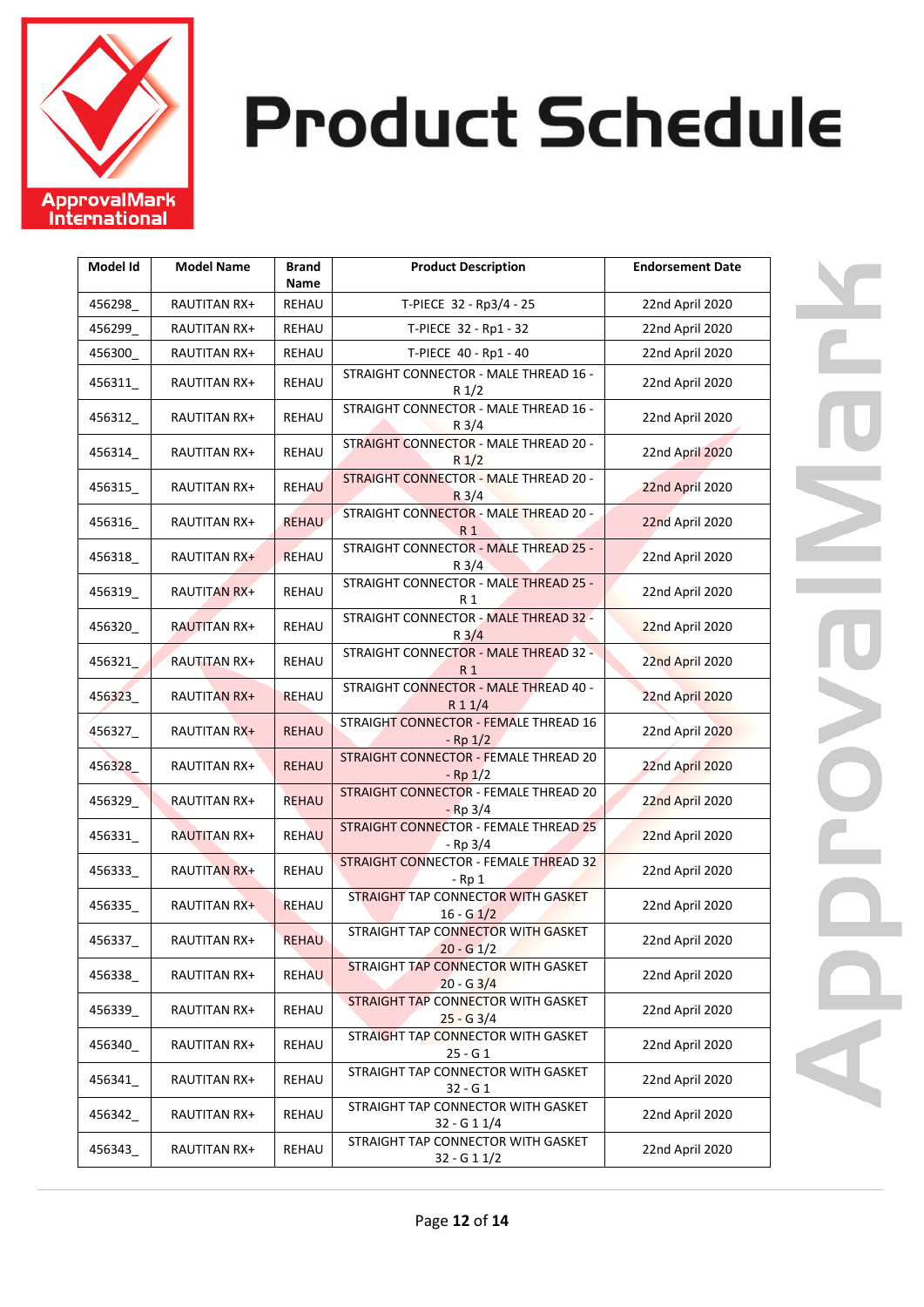

| Model Id | <b>Model Name</b>   | <b>Brand</b><br>Name | <b>Product Description</b>                      | <b>Endorsement Date</b> |
|----------|---------------------|----------------------|-------------------------------------------------|-------------------------|
|          |                     |                      | STRAIGHT TAP CONNECTOR WITH GASKET              |                         |
| 456344   | <b>RAUTITAN RX+</b> | REHAU                | 40 - G 1 $1/2$                                  | 22nd April 2020         |
| 456347_  | <b>RAUTITAN RX+</b> | REHAU                | ELBOW - MALE THREAD 16 - R 1/2                  | 22nd April 2020         |
| 456348   | <b>RAUTITAN RX+</b> | REHAU                | ELBOW - MALE THREAD 20 - R 1/2                  | 22nd April 2020         |
| 456349   | RAUTITAN RX+        | REHAU                | ELBOW - MALE THREAD 20 - R 3/4                  | 22nd April 2020         |
| 456350_  | <b>RAUTITAN RX+</b> | REHAU                | ELBOW - MALE THREAD 25 - R 3/4                  | 22nd April 2020         |
| 456352   | <b>RAUTITAN RX+</b> | REHAU                | ELBOW - MALE THREAD 32 - R 1                    | 22nd April 2020         |
| 456353   | <b>RAUTITAN RX+</b> | REHAU                | ELBOW - FEMALE THREAD 16 - Rp 1/2               | 22nd April 2020         |
| 456355   | RAUTITAN RX+        | <b>REHAU</b>         | ELBOW - FEMALE THREAD 20 - Rp 1/2               | 22nd April 2020         |
| 456356   | RAUTITAN RX+        | <b>REHAU</b>         | ELBOW - FEMALE THREAD 20 - Rp 3/4               | 22nd April 2020         |
| 456358   | RAUTITAN RX+        | <b>REHAU</b>         | NO.15 BP (2 LUGS) 16 - Rp1/2                    | 22nd April 2020         |
| 456359   | RAUTITAN RX+        | <b>REHAU</b>         | NO.15 BP (2 LUGS) 20 - Rp1/2                    | 22nd April 2020         |
| 456360   | <b>RAUTITAN RX+</b> | REHAU                | NO.15 BP (2 LUGS) 20 - Rp3/4                    | 22nd April 2020         |
| 456361   | <b>RAUTITAN RX+</b> | REHAU                | NO.15 BP (2 LUGS) 25 - Rp3/4                    | 22nd April 2020         |
| 456367   | <b>RAUTITAN RX+</b> | REHAU                | NO.15 BP (4 LUGS) 16 - Rp1/2                    | 22nd April 2020         |
| 456369   | <b>RAUTITAN RX+</b> | REHAU                | NO.15 BP (4 LUGS) 20 - Rp1/2                    | 22nd April 2020         |
| 456387   | RAUTITAN RX+        | REHAU                | <b>STOPPER 16</b>                               | 22nd April 2020         |
| 456388   | <b>RAUTITAN RX+</b> | <b>REHAU</b>         | <b>STOPPER 20</b>                               | <b>22nd April 2020</b>  |
| 456396   | <b>RAUTITAN RX+</b> | <b>REHAU</b>         | TAP CONNECTOR 16 - G 1/2                        | 22nd April 2020         |
| 456400   | RAUTITAN RX+        | <b>REHAU</b>         | CONNECTION T-PIECE, MALE THREAD 16-16-<br>R1/2  | 22nd April 2020         |
| 456401   | RAUTITAN RX+        | <b>REHAU</b>         | CONNECTION T-PIECE, MALE THREAD 20-20-<br>R1/2  | 22nd April 2020         |
| 456402_  | <b>RAUTITAN RX+</b> | <b>REHAU</b>         | CONNECTION T-PIECE, MALE THREAD 20-20-<br>R3/4  | 22nd April 2020         |
| 456403   | <b>RAUTITAN RX+</b> | <b>REHAU</b>         | U-BEND FEMALE SHORT 16/16 - Rp1/2               | 22nd April 2020         |
| 456404_  | <b>RAUTITAN RX+</b> | REHAU                | U-BEND FEMALE SHORT 20/20 - Rp1/2               | 22nd April 2020         |
| 456408   | RAUTITAN RX+        | <b>REHAU</b>         | STRAIGHT CONNECTOR - FEMALE THREAD 25<br>$-Rp1$ | 22nd April 2020         |
| 456413_  | <b>RAUTITAN RX+</b> | <b>REHAU</b>         | TAP CONNECTOR 20 - G 1/2                        | 22nd April 2020         |
| 456414   | RAUTITAN RX+        | <b>REHAU</b>         | T-PIECE, FEMALE THREAD 25 - Rp1/2 - 25          | 22nd April 2020         |
| 456422   | RAUTITAN RX+        | <b>REHAU</b>         | U-BEND FEMALE LONG 25/25 - Rp1/2                | 22nd April 2020         |
| 456431   | RAUTITAN RX+        | REHAU                | ELBOW 90° 25 - 25                               | 22nd April 2020         |
| 456441   | RAUTITAN RX+        | REHAU                | <b>STRAIGHT COUPLING 25 - 25</b>                | 22nd April 2020         |
| 456445   | RAUTITAN RX+        | REHAU                | REDUCING COUPLING 25 - 16                       | 22nd April 2020         |
| 456446   | RAUTITAN RX+        | REHAU                | REDUCING COUPLING 25 - 20                       | 22nd April 2020         |
| 456452   | RAUTITAN RX+        | REHAU                | T-PIECE 25 - 25 - 25                            | 22nd April 2020         |
| 456456   | RAUTITAN RX+        | REHAU                | T-PIECE, REDUCED CENTRE 25 - 16 - 25            | 22nd April 2020         |
| 456457   | RAUTITAN RX+        | REHAU                | T-PIECE, REDUCED CENTRE 25 - 20 - 25            | 22nd April 2020         |
| 456012   | RAUTITAN RX+        | REHAU                | ELBOW - MALE THREAD 40 - R 1 1/4                | 18th November 2020      |